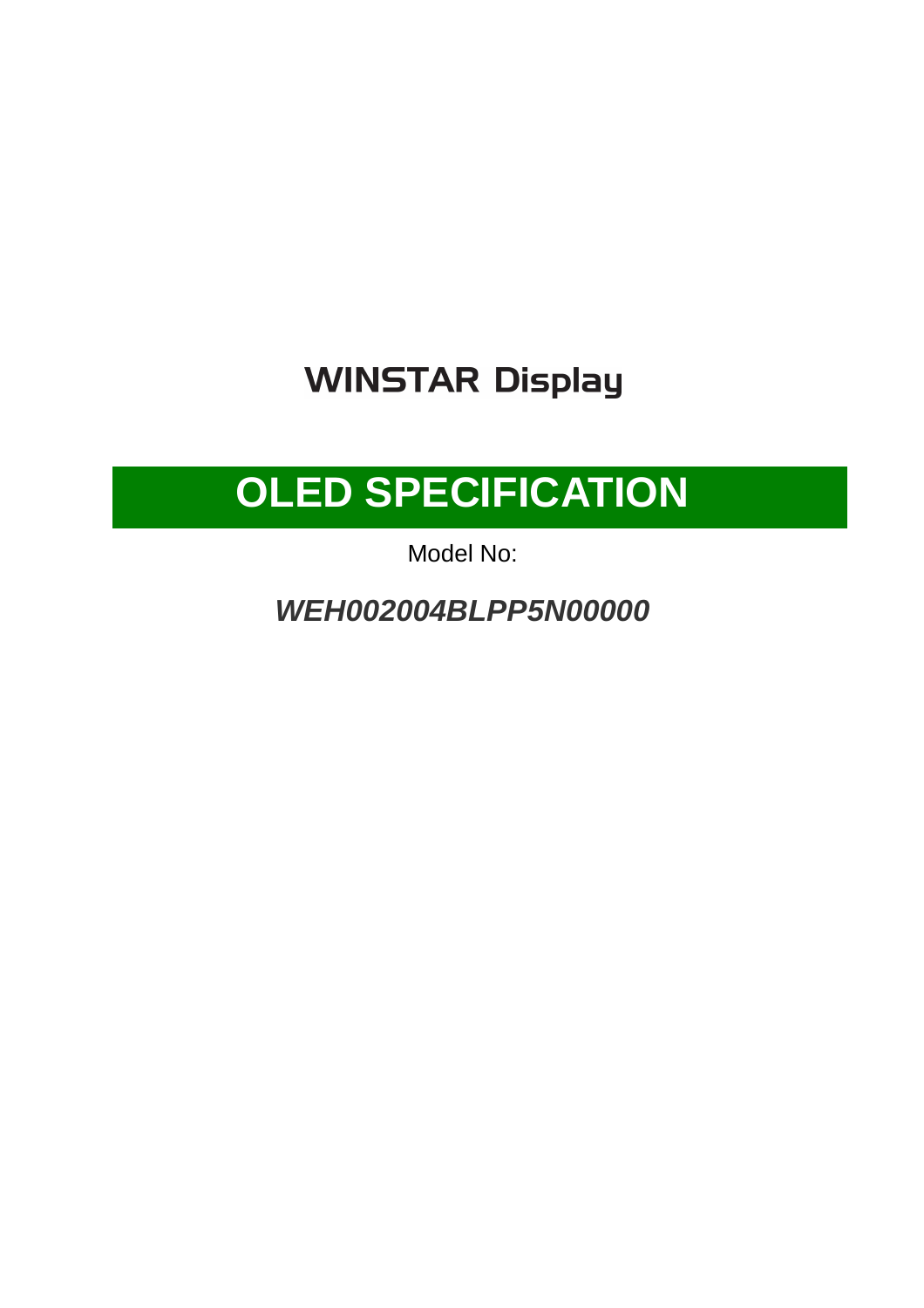### SPECIFICATION Version:G

### **CUSTOMER :**

**MODULE NO. : WEH002004BLPP5N00000** 

### APPROVED BY:

( FOR CUSTOMER USE ONLY )

| <b>SALES BY</b>      | <b>APPROVED BY</b> | <b>CHECKED BY</b> | <b>PREPARED BY</b> |  |  |  |  |
|----------------------|--------------------|-------------------|--------------------|--|--|--|--|
|                      |                    |                   |                    |  |  |  |  |
|                      |                    |                   |                    |  |  |  |  |
| <b>RELEASE DATE:</b> |                    |                   |                    |  |  |  |  |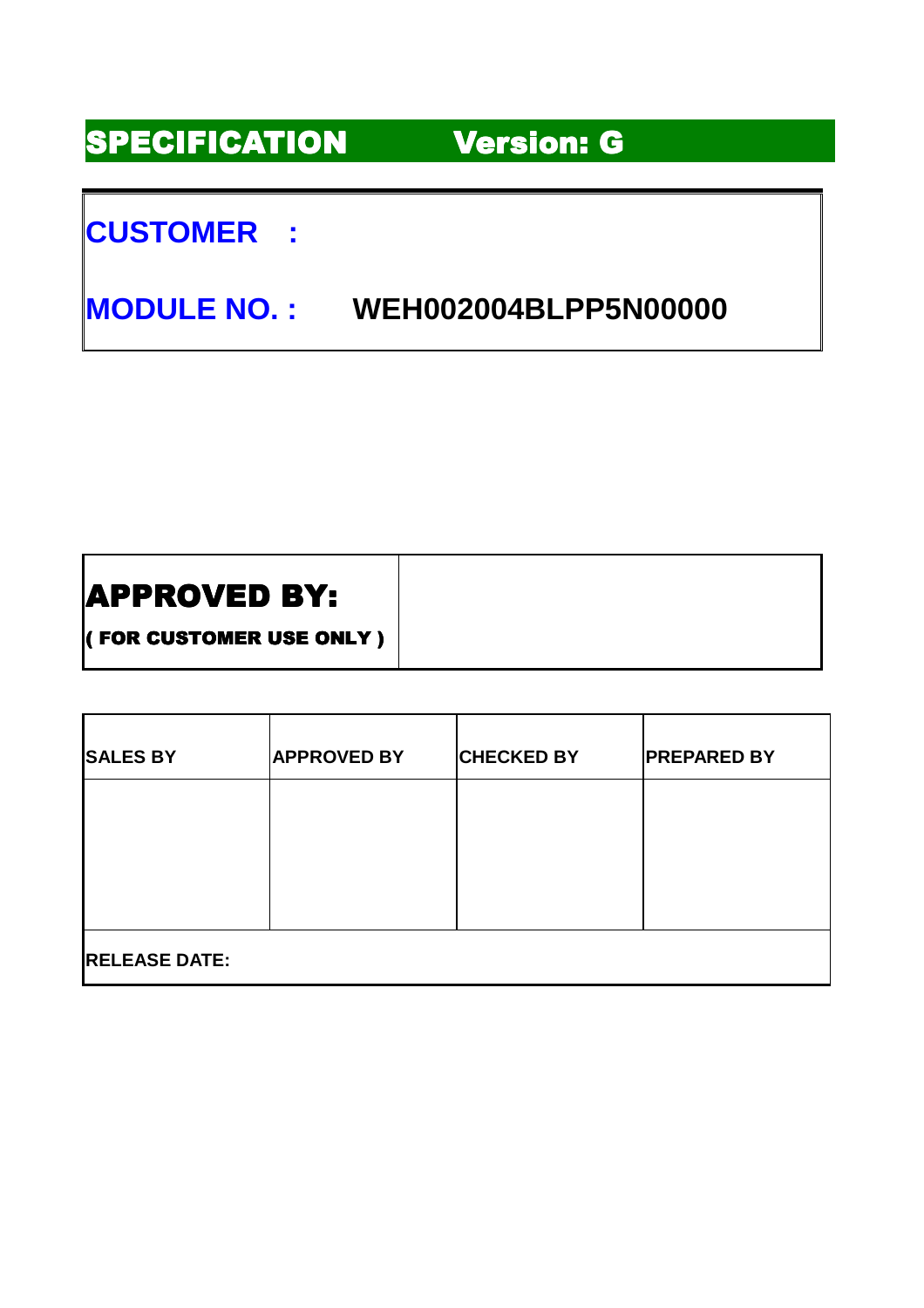# **MODLE NO**:

|                     | <b>RECORDS OF REVISION</b> |                    | <b>DOC. FIRST ISSUE</b>                |
|---------------------|----------------------------|--------------------|----------------------------------------|
|                     |                            |                    |                                        |
| <b>VERSION DATE</b> |                            | <b>PAGE</b><br>NO. | REVISED SUMMARY                        |
| 0                   | 2010/11/22                 |                    | <b>First release</b>                   |
| A                   | 2010/12/20                 |                    | 68 series only                         |
| B                   | 2011/04/27                 |                    | Remove IC information.                 |
| C                   | 2012/04/02                 |                    | Add CIE chromaticity diagram           |
| D                   | 2013/06/21                 |                    | Correct IDD                            |
| E                   | 2013/10/31                 |                    | Correct interface(R/W)                 |
| F                   | 2013/12/26                 |                    | Add information of Module Life<br>Time |
| G                   | 2014/02/11                 |                    | Correct VIH / VIL.                     |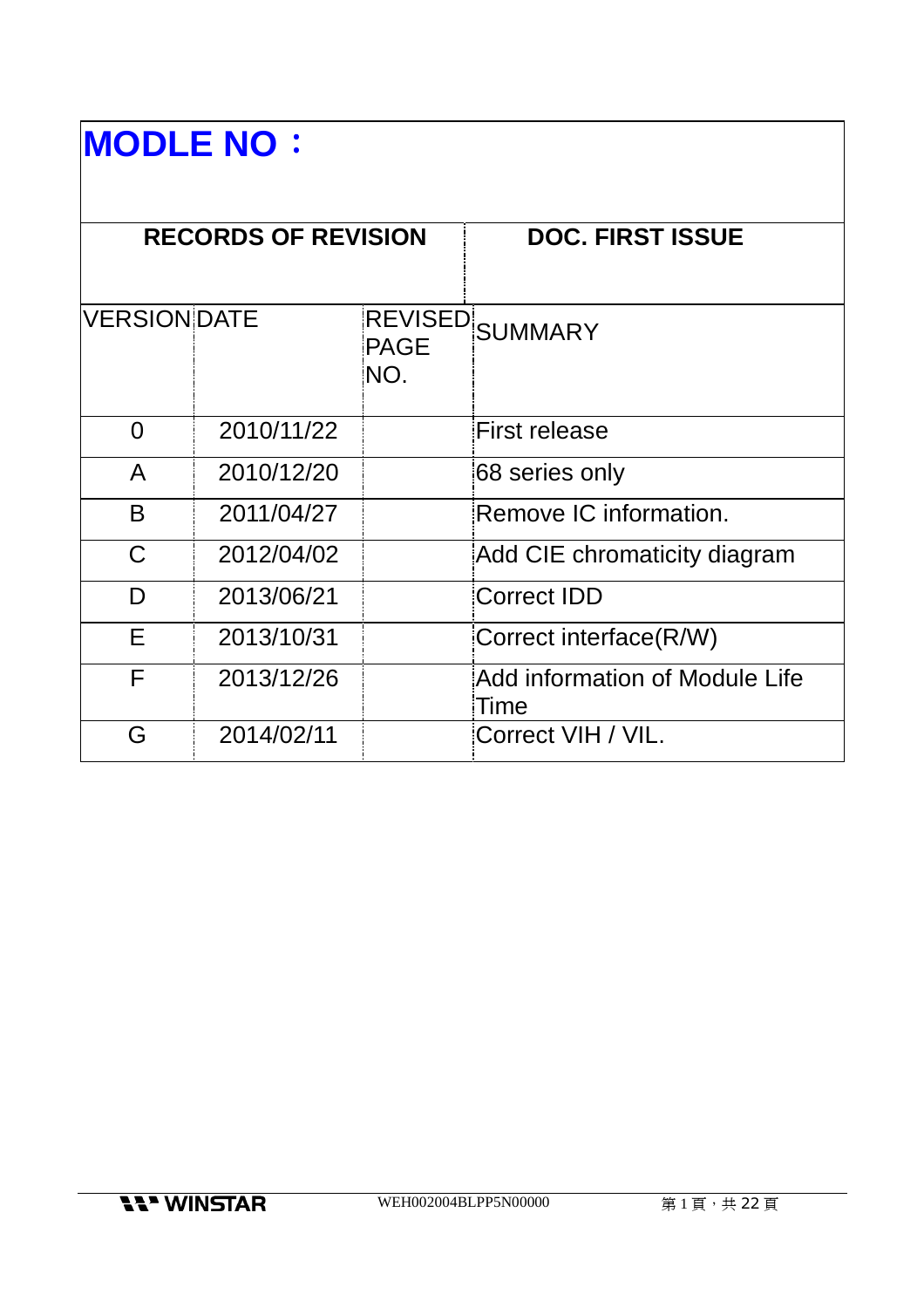## **Contents**

- 1.Module Classification Information
- 2.General Specification
- 3.Counter Drawing & Block Diagram
- 4.Interface Pin Function
- 5.Absolute Maximum Ratings
- 6.Electrical Characteristics
- 7.Optical Characteristics
- 8.OLED Lifetime
- 9.Reliability
- 10.Inspection specification
- 11.Precautions in use of OLED Modules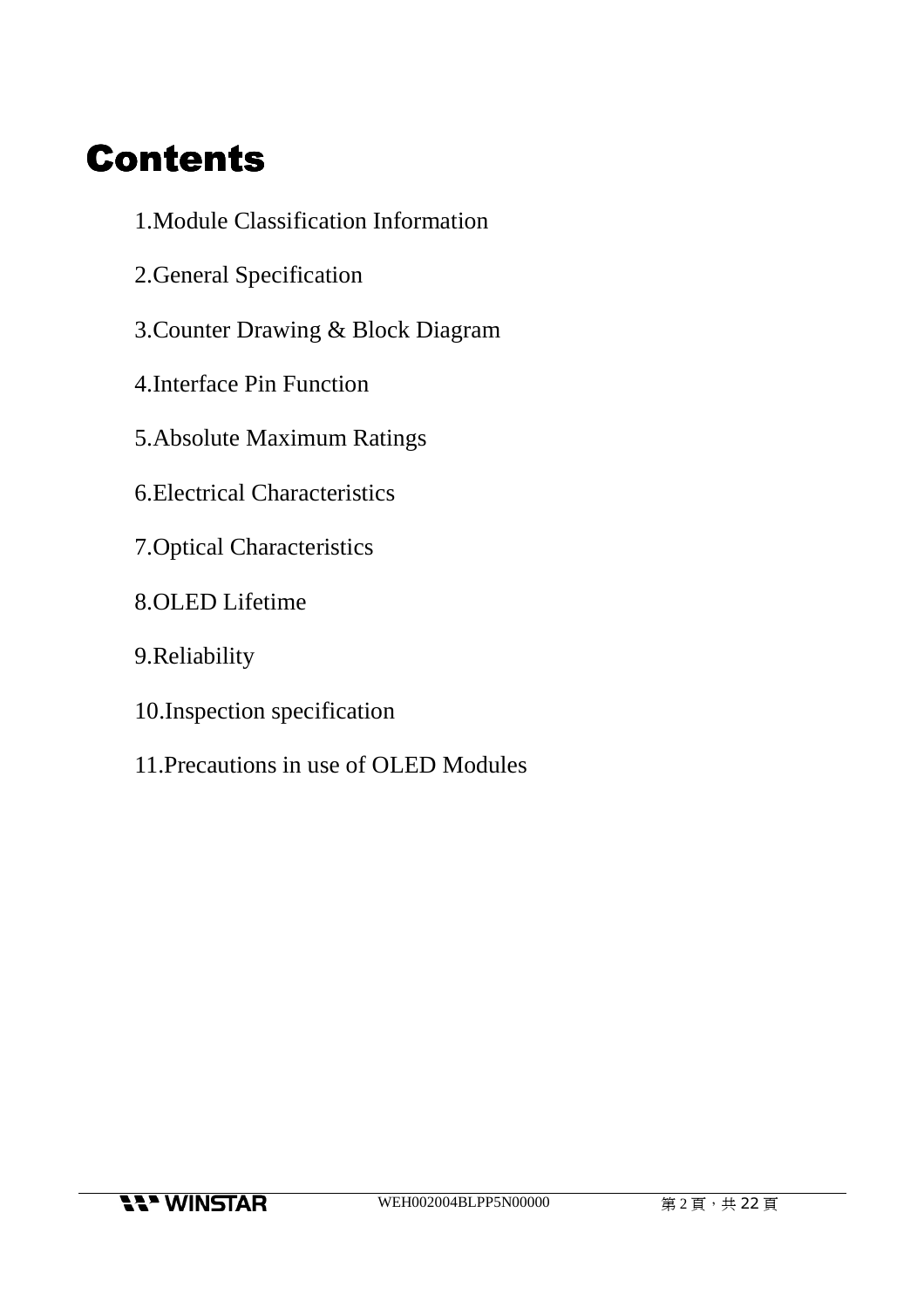## 1.Module Classification Information

|                | Ε       | н                                                                                                                              |      | 002004                                                                                                                     | B               |  |        | P | 5             |                  | 0   | $\boldsymbol{0}$ | 000               |  |
|----------------|---------|--------------------------------------------------------------------------------------------------------------------------------|------|----------------------------------------------------------------------------------------------------------------------------|-----------------|--|--------|---|---------------|------------------|-----|------------------|-------------------|--|
|                |         | ౷                                                                                                                              |      | ⊕                                                                                                                          | ౷               |  | $\Phi$ | ௹ | $\circled{9}$ | $\circledR$      | (1) | $\Omega$         | $\left( 1\right)$ |  |
| $\mathbf{1}$   |         |                                                                                                                                |      | <b>Brand: WINSTAR DISPLAY CORPORATION</b>                                                                                  |                 |  |        |   |               |                  |     |                  |                   |  |
| $\overline{2}$ | E: OLED |                                                                                                                                |      |                                                                                                                            |                 |  |        |   |               |                  |     |                  |                   |  |
| 3              |         | Display Type: H $\rightarrow$ Character Type, G $\rightarrow$ Graphic Type, X $\rightarrow$ Tab Type, O $\rightarrow$ Cog Type |      |                                                                                                                            |                 |  |        |   |               |                  |     |                  |                   |  |
| $\overline{4}$ |         |                                                                                                                                |      | Display Font: Character 20 words, 04 Lines.                                                                                |                 |  |        |   |               |                  |     |                  |                   |  |
| 5              |         | Serials code                                                                                                                   |      |                                                                                                                            |                 |  |        |   |               |                  |     |                  |                   |  |
|                |         |                                                                                                                                |      | $A:$ Amber                                                                                                                 |                 |  |        |   |               | R:RED            |     |                  |                   |  |
|                |         |                                                                                                                                |      | B : Blue                                                                                                                   |                 |  |        |   |               | $C :$ Full color |     |                  |                   |  |
| 6              |         | <b>Emitting Color</b>                                                                                                          |      | G: Green                                                                                                                   |                 |  |        |   |               | $W:$ White       |     |                  |                   |  |
|                |         |                                                                                                                                |      |                                                                                                                            | Y: Yellow Green |  |        |   |               | L: Yellow        |     |                  |                   |  |
| $\overline{7}$ |         | Polarizer                                                                                                                      |      | P: With Polarizer; N: Without Polarizer                                                                                    |                 |  |        |   |               |                  |     |                  |                   |  |
| 8              |         | <b>Display</b>                                                                                                                 | Mode | P: Passive Matrix; A: Active Matrix                                                                                        |                 |  |        |   |               |                  |     |                  |                   |  |
| 9              |         | <b>Driver Voltage</b>                                                                                                          |      | 3: 3.0 V; 5: 5.0V                                                                                                          |                 |  |        |   |               |                  |     |                  |                   |  |
| 10             |         | <b>Touch Panel</b>                                                                                                             |      | N: Without touch panel; T: With touch panel                                                                                |                 |  |        |   |               |                  |     |                  |                   |  |
| 11             |         | Products type                                                                                                                  |      | $0:$ Standard type<br>1. Sunlight Readable type<br>2. Transparent OLED (TOLED)<br>3. Flexible OLED<br>4. OLED for Lighting |                 |  |        |   |               |                  |     |                  |                   |  |
| 12             |         | Product grades                                                                                                                 |      | 0 : Standard(A-level)<br>$2 : B$ -level<br>3 : C-level<br>4 : high class(AA-level)<br>5 : Customer offerings               |                 |  |        |   |               |                  |     |                  |                   |  |
| 13             |         | Serial No.                                                                                                                     |      | Application serial number(00~ZZ)                                                                                           |                 |  |        |   |               |                  |     |                  |                   |  |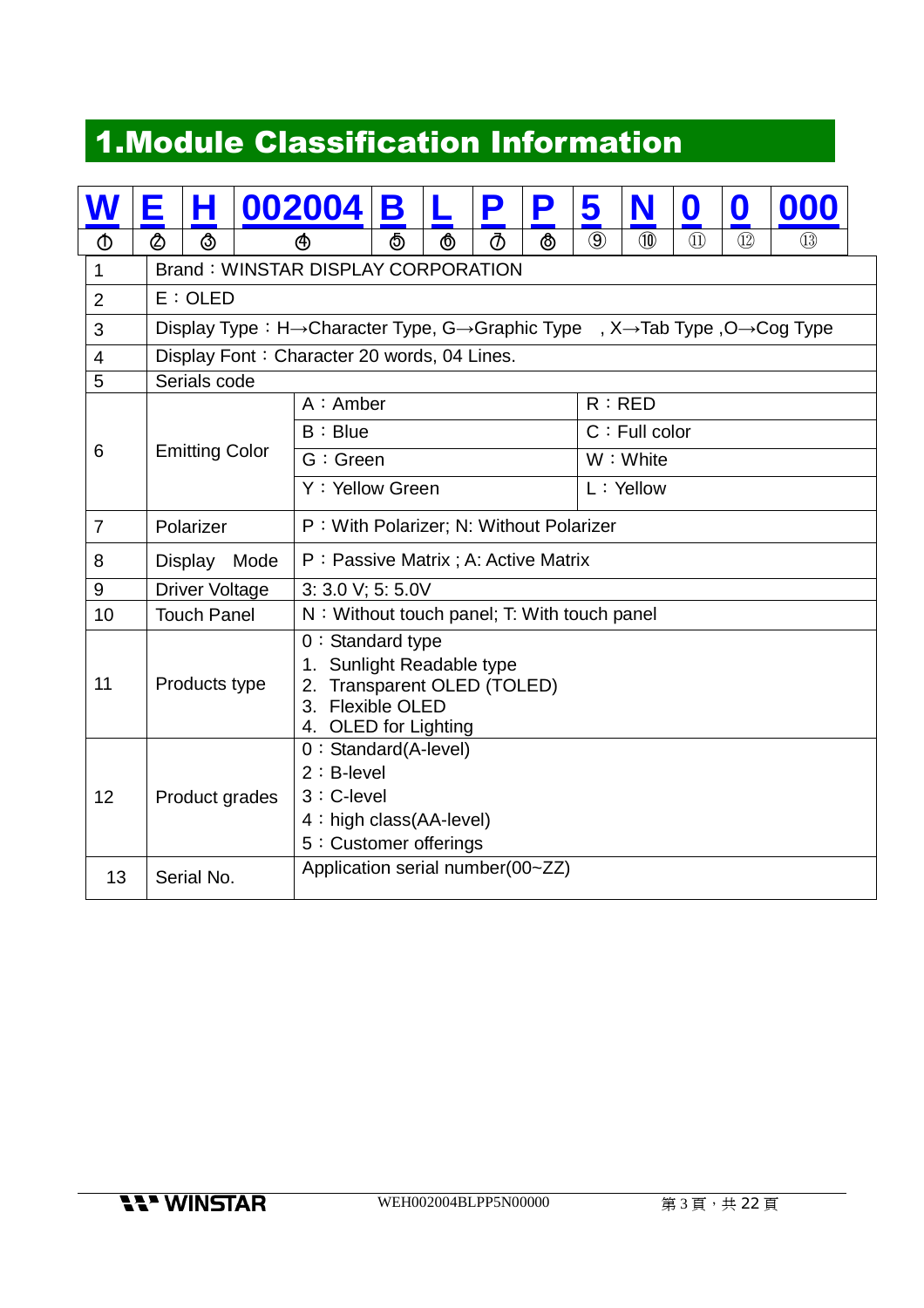## **2.General Specification**

| Item                 | <b>Dimension</b>                     | Unit |
|----------------------|--------------------------------------|------|
| Number of Characters | 20 characters x 4 Lines              |      |
| Module dimension     | $98.0 \times 60.0 \times 10.0$ (MAX) | lmm  |
| View area            | 77.0 x 25.2                          | lmm  |
| Active area          | 70.16 x 20.95                        | mm   |
| Dot size             | $0.54 \times 0.55$                   | mm   |
| Dot pitch            | $0.59 \times 0.60$                   | mm   |
| Character size       | $2.9 \times 4.75$                    | lmm  |
| Character pitch      | $3.54 \times 5.4$                    | mm   |
| Panel type           | <b>OLED, Yellow</b>                  |      |
| Duty                 | 1/16                                 |      |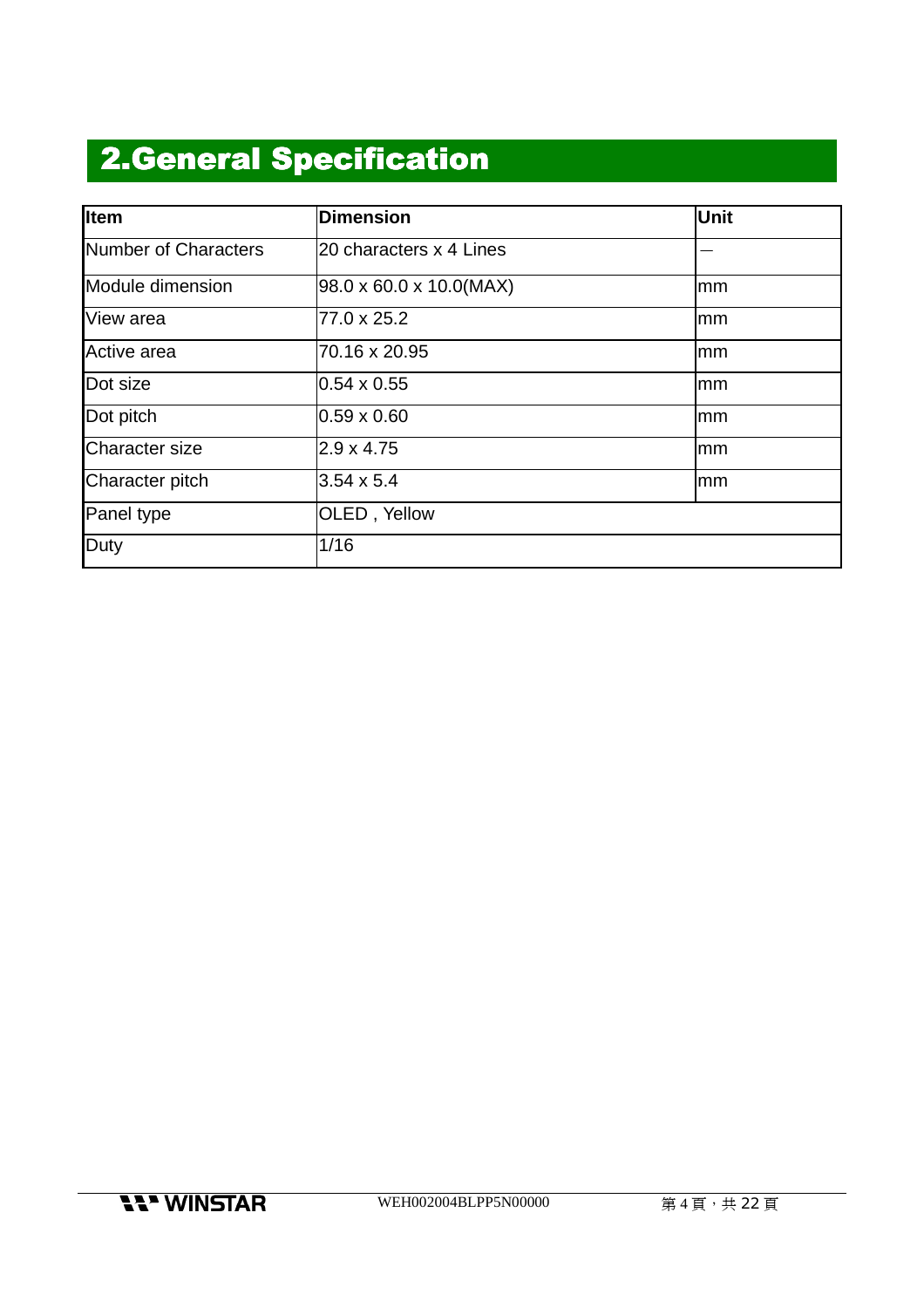### 3. Counter Drawing & Block Diagram

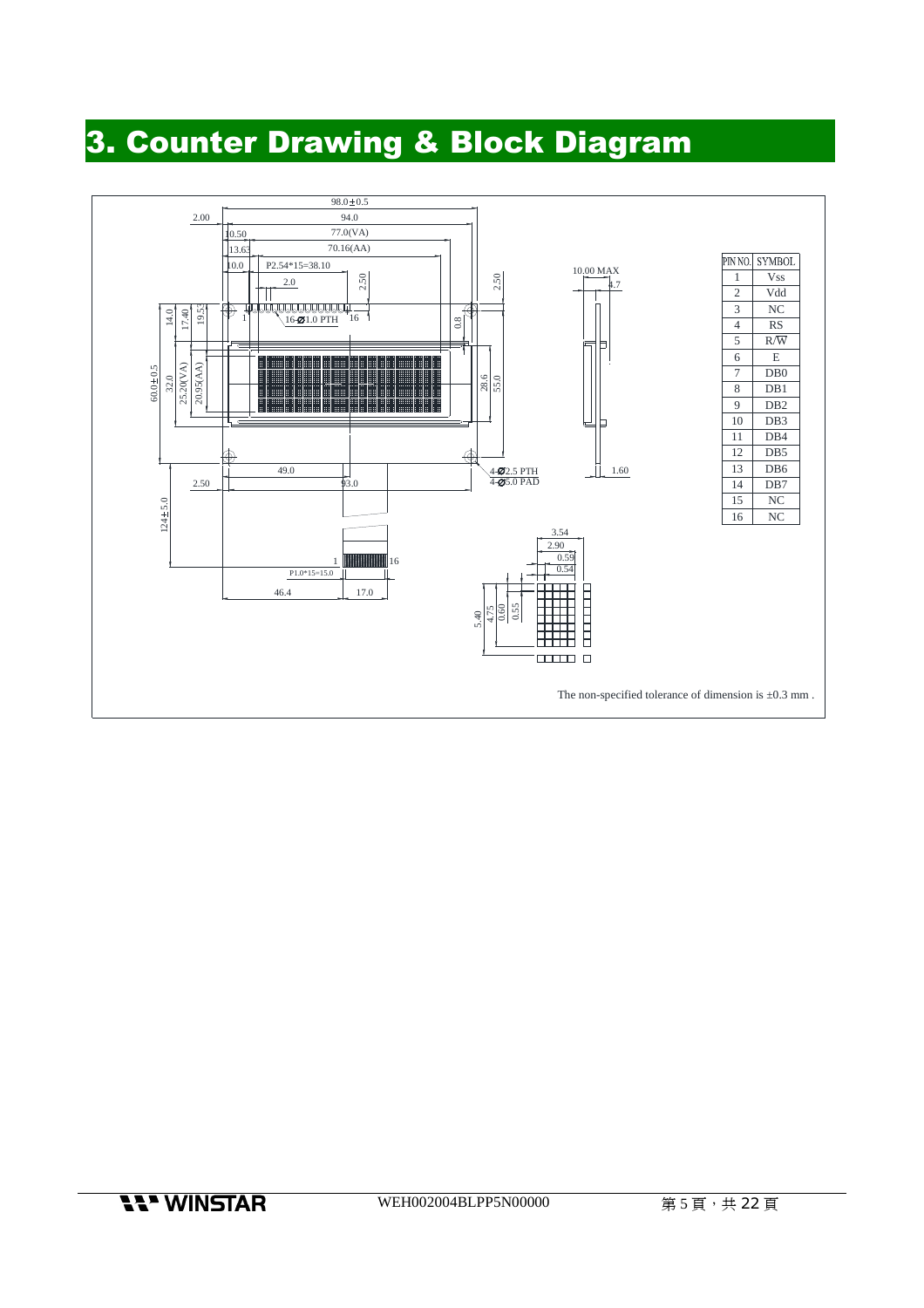

| <b>Address Format</b>  |    |    | DB7 | DB <sub>6</sub> | DB <sub>5</sub>                    | DB4     | DB <sub>3</sub> | DB <sub>2</sub> | DB1 | DB <sub>0</sub> |
|------------------------|----|----|-----|-----------------|------------------------------------|---------|-----------------|-----------------|-----|-----------------|
| CA (Character Address) |    |    |     |                 | ADD6 ADD5 ADD4 ADD3 ADD2 ADD1 ADD0 |         |                 |                 |     |                 |
| Display position       |    | 2  | 3   | 4               | .                                  |         | 17              | 18              | 19  | 20              |
| <b>DD RAM Address</b>  | 00 | 01 | 02  | 03              | 1.1.1.1                            | .       | 10              | 11              | 12  | 13              |
| <b>DD RAM Address</b>  | 40 | 41 | 42  | 43              | .                                  | .       | 50              | 51              | 52  | 53              |
| <b>DD RAM Address</b>  | 14 | 15 | 16  | 17              | 1.1.1.1.1                          | 1.1.001 | 24              | 25              | 26  | 27              |
| <b>DD RAM Address</b>  | 54 | 55 | 56  | 57              | $-11111$                           | .       | 64              | 65              | 66  | 67              |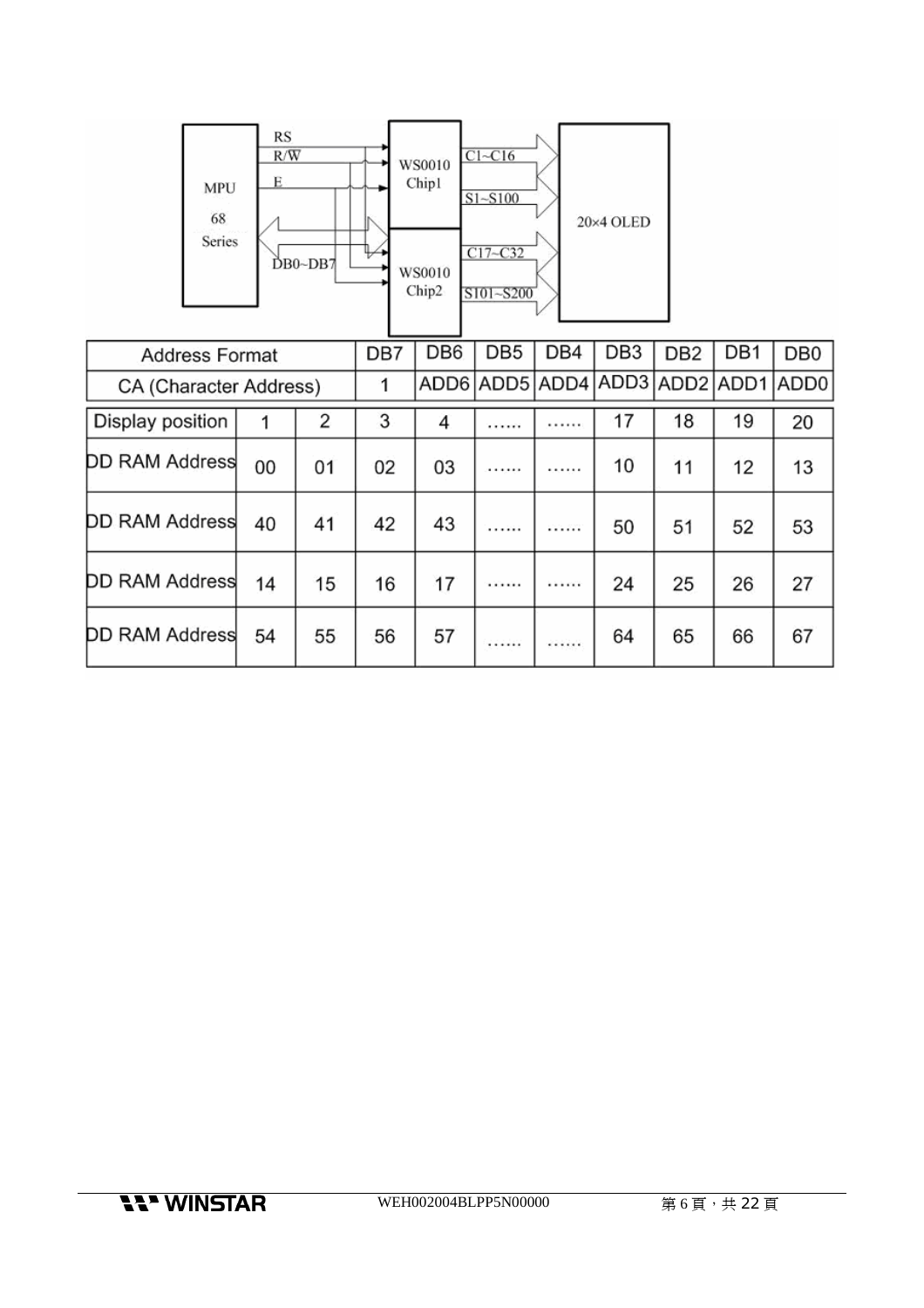## 4. Interface Pin Function

| Pin No.         | Symbol          | Level                | <b>Description</b>                       |
|-----------------|-----------------|----------------------|------------------------------------------|
| $\vert$ 1       | <b>VSS</b>      | 0V                   | Ground                                   |
| $\overline{2}$  | VDD             | 5.0V                 | Supply Voltage for logic                 |
| $\overline{3}$  | <b>NC</b>       |                      |                                          |
| $\overline{4}$  | <b>RS</b>       | H/L                  | H: DATA, L: Instruction code             |
| 5               | R/W             | H/L                  | H: Read(Module→MPU) L: Write(MPU→Module) |
| $\overline{6}$  | E               | $H, H \rightarrow L$ | Chip enable signal                       |
| 7               | DB <sub>0</sub> | H/L                  | Data bit 0                               |
| $\overline{8}$  | DB <sub>1</sub> | H/L                  | Data bit 1                               |
| 9               | DB <sub>2</sub> | H/L                  | Data bit 2                               |
| 10              | DB <sub>3</sub> | H/L                  | Data bit 3                               |
| $\overline{11}$ | DB4             | H/L                  | Data bit 4                               |
| 12              | DB <sub>5</sub> | H/L                  | Data bit 5                               |
| 13              | DB <sub>6</sub> | H/L                  | Data bit 6                               |
| 14              | DB7             | H/L                  | Data bit 7                               |
| 15              | <b>NC</b>       |                      |                                          |
| 16              | <b>NC</b>       |                      |                                          |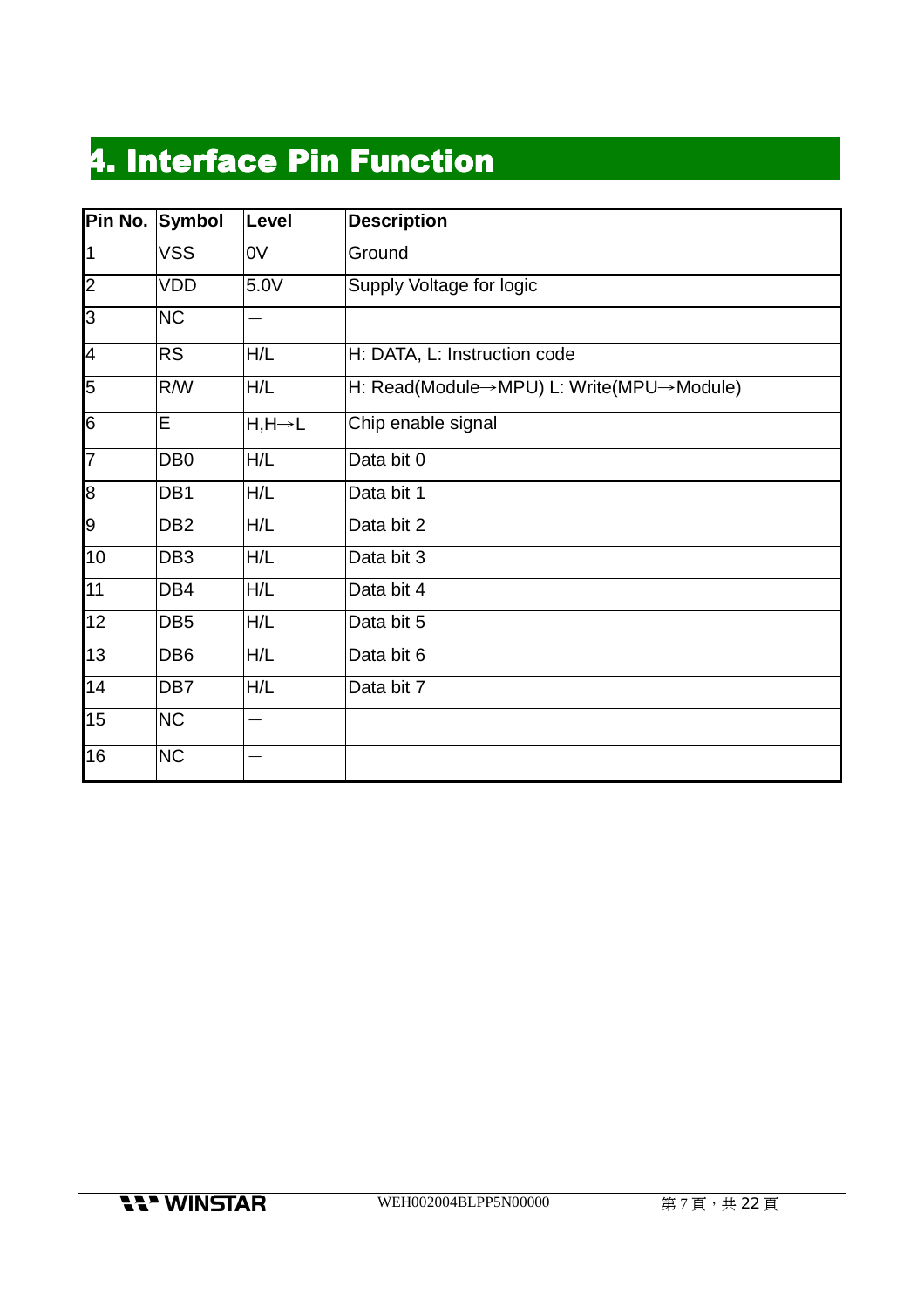## 5.Absolute Maximum Ratings

| <b>I</b> tem                 | <b>Symbol</b> | Min    | Max   | Unit | <b>Notes</b> |
|------------------------------|---------------|--------|-------|------|--------------|
| <b>Operating Temperature</b> | l OP          | $-40$  | $+80$ |      |              |
| Storage Temperature          | l st          | $-40$  | $+80$ |      |              |
| Supply Voltage For Logic     | $VDD-V_{SS}$  | $-0.3$ | 5.3   |      |              |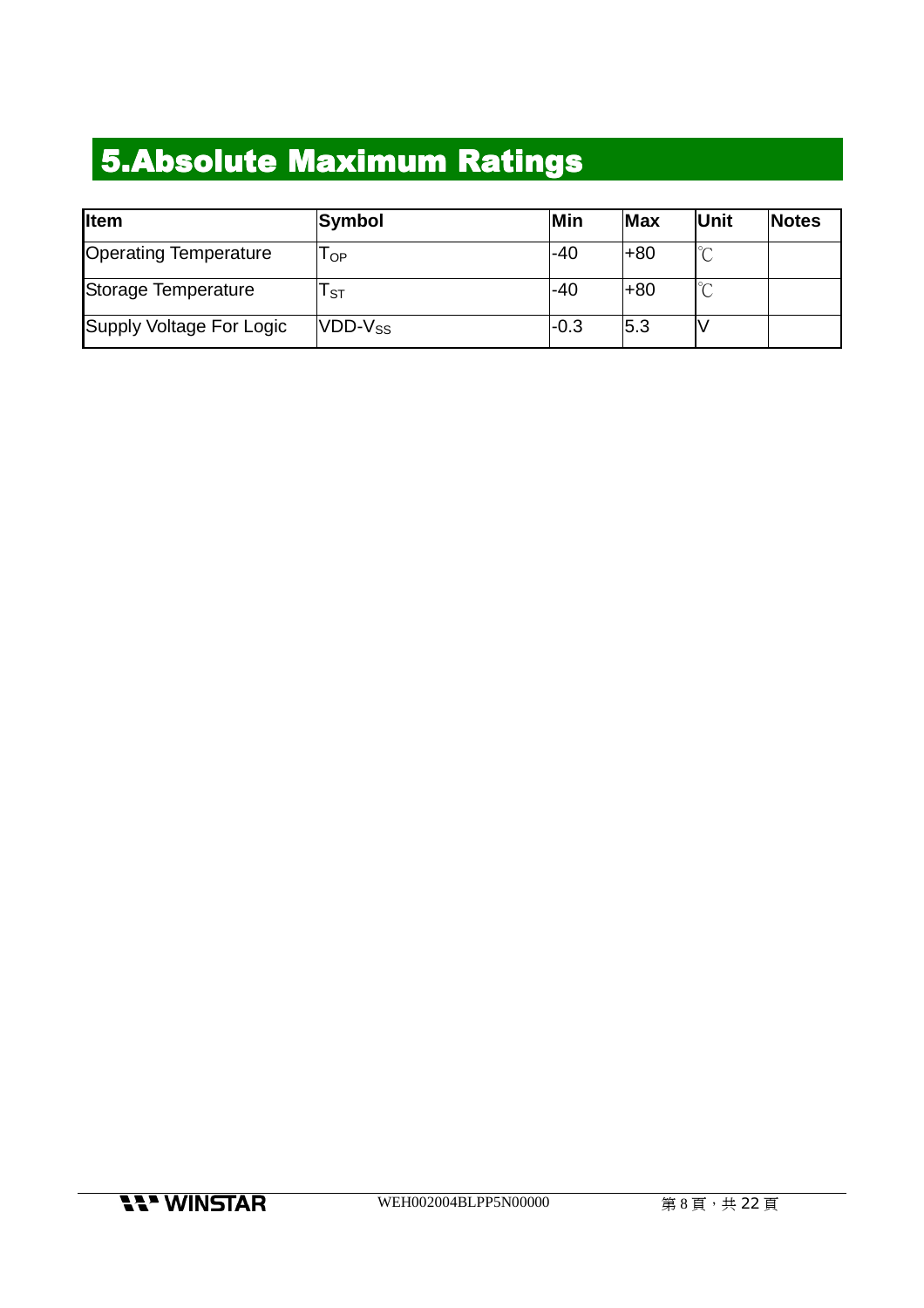### **6.Electrical Characteristics**

| <b>I</b> tem                                | Symbol         | <b>Condition</b> | Min                 | <b>Typ</b> | <b>Max</b> | <b>Unit</b> |
|---------------------------------------------|----------------|------------------|---------------------|------------|------------|-------------|
| Supply Voltage For Logic                    | <b>VDD-VSS</b> |                  | 4.8                 | 5.0        | 5.3        | lV          |
| Input High Volt.                            | <b>VIH</b>     |                  | $0.8$ VDD           |            | <b>VDD</b> | IV          |
| Input Low Volt.                             | VIL            |                  | <b>GND</b>          |            | 0.2 VDD V  |             |
| Output High Volt.                           | <b>VOH</b>     | IOH=-0.5mA       | $ 0.8 \text{ VDD} $ |            | <b>VDD</b> | V           |
| Output Low Volt.                            | <b>VOL</b>     | lIOL=0.5mA       | <b>IGND</b>         |            | 0.2 VDD V  |             |
| 50% Check Board<br><b>Operating Current</b> | IDD            | $VDD=5V$         | 52                  | 60         | 65         | lmA         |

Note: When you use 5V for Vdd please don't use 3V or 3.3V for logic I/O this will cause module does not work.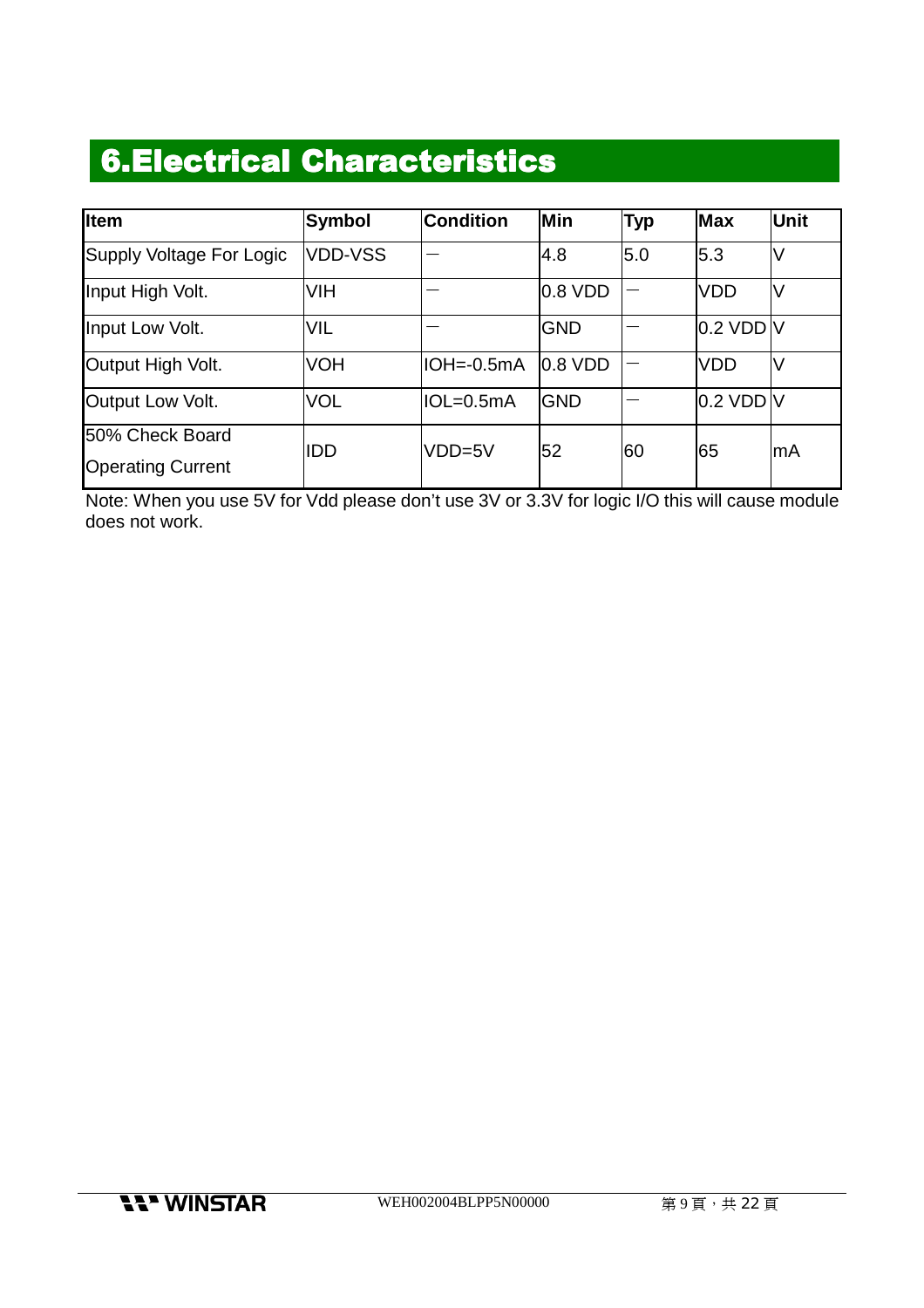### **7.Optical Characteristics**

| Item                                    | <b>Symbol</b>         | <b>Condition</b> | Min    | <b>Typ</b> | <b>Max</b>   | Unit  |
|-----------------------------------------|-----------------------|------------------|--------|------------|--------------|-------|
| <b>View Angle</b>                       | $(V)\theta$           |                  | 160    |            |              | deg   |
|                                         | $(\mathsf{H})\varphi$ |                  | 160    |            |              | deg   |
| Contrast Ratio                          | <b>CR</b>             | <b>Dark</b>      | 2000:1 |            |              |       |
| <b>Response Time</b>                    | T rise                |                  |        | 10         |              | μs    |
|                                         | T fall                |                  |        | 10         | 0.49<br>0.52 | μs    |
| Display with 50% check Board Brightness |                       |                  | 70     | 80         |              | cd/m2 |
| CIEx(Yellow)                            |                       | (CIE1931)        | 0.45   | 0.47       |              |       |
| CIEy(Yellow)                            |                       | (CIE1931)        | 0.48   | 0.50       |              |       |

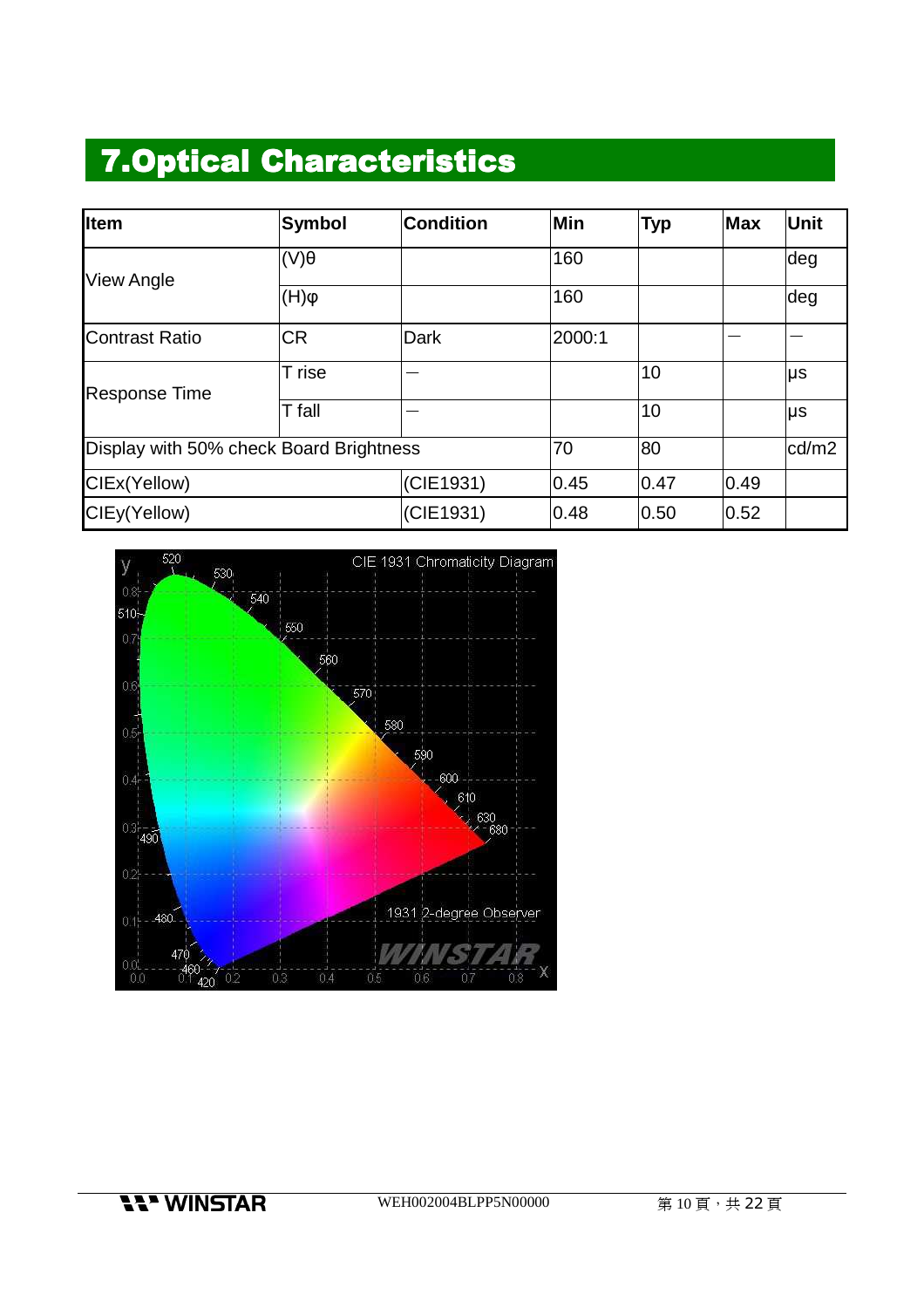### **8.OLED Lifetime**

| <b>ITEM</b>            | Conditions                                                                  | Min        | Typ         | Remark |
|------------------------|-----------------------------------------------------------------------------|------------|-------------|--------|
| Operating<br>Life Time | Ta=25 $^{\circ}$ C<br>/ Initial 50% check board<br>brightness Typical Value | 80,000 Hrs | 100,000 Hrs | Note   |

Notes:

- 1. Life time is defined the amount of time when the luminance has decayed to <50% of the initial value.
- 2. This analysis method uses life data obtained under accelerated conditions to extrapolate an estimated probability density function (pdf) for the product under normal use conditions.
- 3. Screen saving mode will extend OLED lifetime.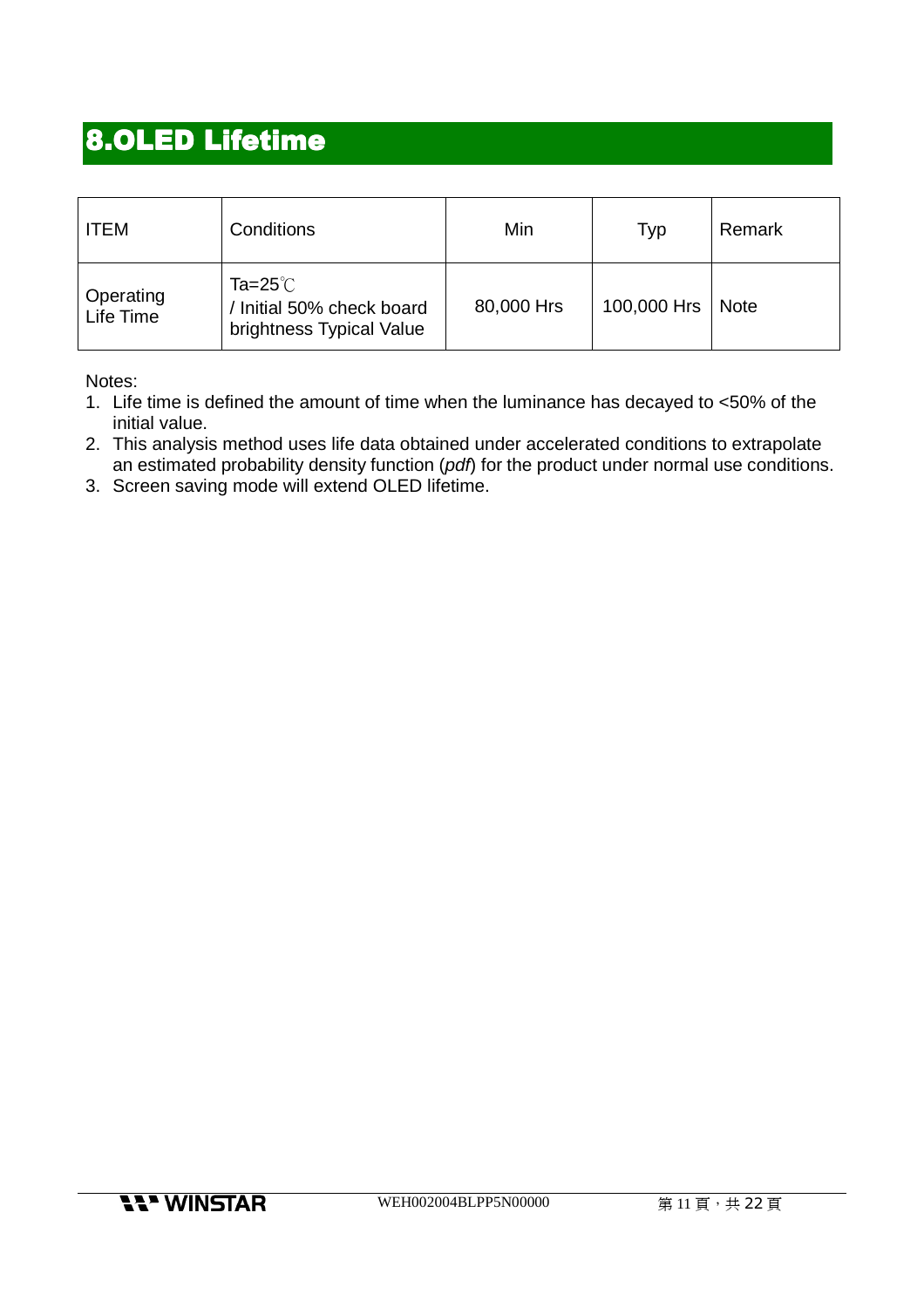## 9.Reliability 9.Reliability

### **Content of Reliability Test**

| <b>Environmental Test</b>                   |                                                                                                                                                 |                                                            |                                      |
|---------------------------------------------|-------------------------------------------------------------------------------------------------------------------------------------------------|------------------------------------------------------------|--------------------------------------|
| <b>Test Item</b>                            | <b>Content of Test</b>                                                                                                                          | <b>Test Condition</b>                                      | <b>Applicable</b><br><b>Standard</b> |
| High<br>Temperature<br>storage              | Endurance test applying the high<br>storage temperature for a long time.                                                                        | 80°C<br>$240$ hrs                                          |                                      |
| High<br>Temperature<br>Operation            | Endurance test applying the electric<br>stress (Voltage & Current) and the<br>thermal stress to the element for a long<br>time.                 | 80°C<br>240hrs                                             |                                      |
| Low<br>Temperature<br>Operation             | Endurance test applying the electric<br>stress under low temperature for a long<br>time.                                                        | $-40^{\circ}$ C<br>240hrs                                  |                                      |
| High<br>Temperature/<br>Humidity<br>Storage | Endurance test applying the high<br>temperature and high humidity storage<br>for a long time.                                                   | 60℃,90%RH<br>240hrs                                        |                                      |
| Temperature<br>Cycle                        | Endurance test applying the low and<br>high temperature cycle.<br>-40℃<br>$25^{\circ}$ C<br>$80^{\circ}$ C<br>5min<br>30min<br>30min<br>1 cycle | -40℃/80℃<br>100 cycles                                     |                                      |
| <b>Mechanical Test</b>                      |                                                                                                                                                 |                                                            |                                      |
| <b>Vibration test</b>                       | Endurance test applying the vibration<br>during transportation and using.                                                                       | 10~22Hz→1.5mmp-p<br>22~500Hz→1.5G<br>Total 0.5hr           |                                      |
| Shock test                                  | Constructional and mechanical<br>endurance test applying the shock<br>during transportation.                                                    | 50G Half sin<br>wave 11 ms<br>3 times of each<br>direction |                                      |
| Atmospheric<br>pressure test                | Endurance test applying the<br>atmospheric pressure during<br>transportation by air.                                                            | 115mbar<br>40hrs                                           |                                      |
| Others                                      |                                                                                                                                                 |                                                            |                                      |
| Static<br>electricity test                  | Endurance test applying the electric<br>stress to the terminal.                                                                                 | $VS = 800V$ , $RS = 1.5K\Omega$<br>$CS = 100pF$<br>1 time  |                                      |

\*\*\* Supply voltage for OLED system =Operating voltage at 25℃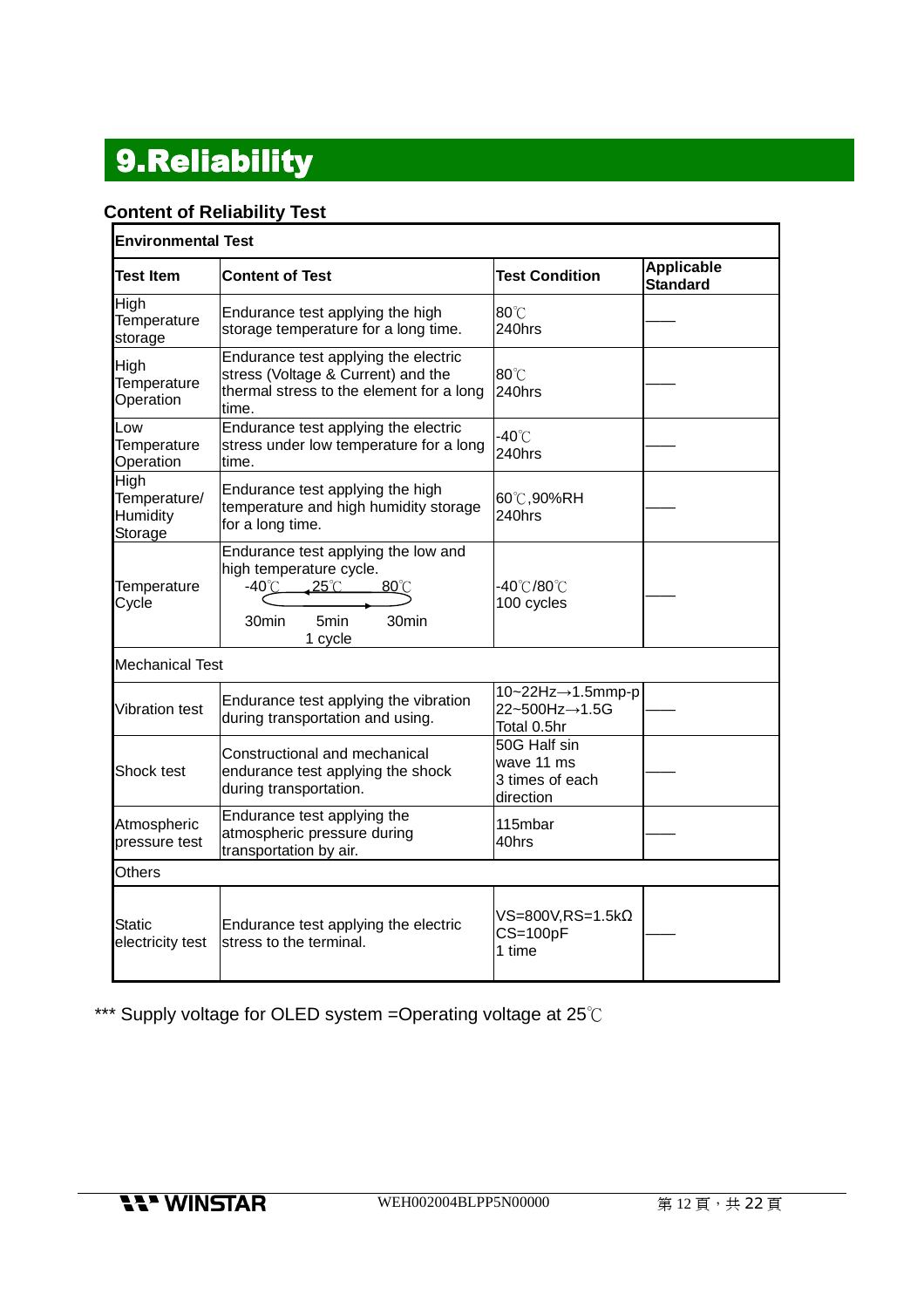#### **Test and measurement conditions**

- 1. All measurements shall not be started until the specimens attain to temperature stability. After the completion of the described reliability test, the samples were left at room temperature for 2 hrs prior to conducting the failure test at 23±5°C; 55±15% RH.
- 2. All-pixels-on is used as operation test pattern.
- 3. The degradation of Polarizer are ignored for High Temperature storage, High Temperature/ Humidity Storage, Temperature Cycle

#### **Evaluation criteria**

- 1. The function test is OK.
- 2. No observable defects.
- 3. Luminance: > 50% of initial value.
- 4. Current consumption: within  $\pm$  50% of initial value.

#### **APPENDIX:**

#### **RESIDUE IMAGE**

Because the pixels are lighted in different time, the luminance of active pixels may reduce or differ from inactive pixels. Therefore, the residue image will occur. To avoid the residue image, every pixel needs to be lighted up uniformly.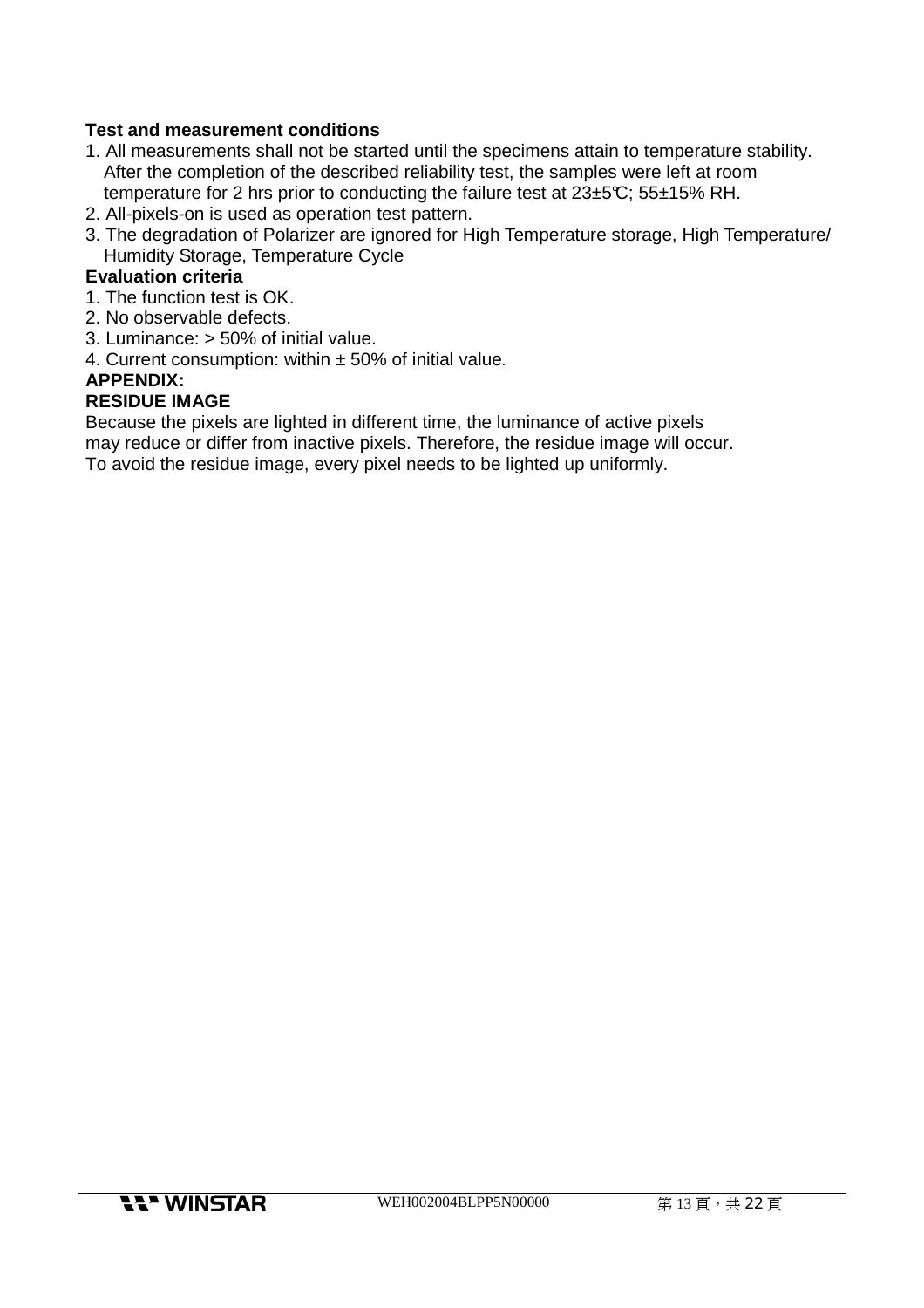## 10.Inspection specification

| <b>NO</b> | Item                                                                                        | Criterion                                                                                                                                                                                                                                                                                                                   |                                                                                                                                                                        |  |                                                                                                                       |                                                                                                    | <b>AQL</b> |  |
|-----------|---------------------------------------------------------------------------------------------|-----------------------------------------------------------------------------------------------------------------------------------------------------------------------------------------------------------------------------------------------------------------------------------------------------------------------------|------------------------------------------------------------------------------------------------------------------------------------------------------------------------|--|-----------------------------------------------------------------------------------------------------------------------|----------------------------------------------------------------------------------------------------|------------|--|
| 01        | Electrical<br>Testing                                                                       | 1.1 Missing vertical, horizontal segment, segment contrast<br>defect.<br>1.2 Missing character, dot or icon.<br>1.3 Display malfunction.<br>1.4 No function or no display.<br>1.5 Current consumption exceeds product specifications.<br>1.6 OLED viewing angle defect.<br>1.7 Mixed product types.<br>1.8 Contrast defect. |                                                                                                                                                                        |  |                                                                                                                       |                                                                                                    |            |  |
| 02        | <b>Black or</b><br>white<br>spots on<br><b>OLED</b><br>(display<br>only)                    | 3mm.                                                                                                                                                                                                                                                                                                                        | 2.1 White and black spots on display $\leq 0.25$ mm, no more than<br>three white or black spots present.<br>2.2 Densely spaced: No more than two spots or lines within |  |                                                                                                                       |                                                                                                    |            |  |
| 03        | <b>OLED</b><br>black<br>spots,<br>white<br>spots,<br>contamina<br>tion<br>(non-displ<br>ay) | 3.1 Round type: As<br>following drawing<br>$\Phi = (x + y)/2$<br>Х                                                                                                                                                                                                                                                          |                                                                                                                                                                        |  | <b>SIZE</b><br>$\Phi \leq 0.10$<br>0.10<<br>$\Phi \leq 0.20$<br>0.20<<br>$\Phi \leq 0.25$<br>$0.25<\Phi$              | Acceptable Q<br><b>TY</b><br>Accept no<br>dense<br>$\overline{2}$<br>$\mathbf 1$<br>$\overline{0}$ | 2.5        |  |
|           |                                                                                             | 3.2 Line type : (As following drawing)                                                                                                                                                                                                                                                                                      |                                                                                                                                                                        |  |                                                                                                                       |                                                                                                    |            |  |
|           |                                                                                             |                                                                                                                                                                                                                                                                                                                             | Length                                                                                                                                                                 |  | Width                                                                                                                 | Acceptable Q TY                                                                                    |            |  |
|           |                                                                                             |                                                                                                                                                                                                                                                                                                                             | $L \le 3.0$<br>$L \leq 2.5$                                                                                                                                            |  | $W \le 0.02$<br>$0.02\!<\!W\!\leq\!0.03$<br>$\overline{0.03}$ $<$ W $\leq$ 0.05                                       | Accept no dense<br>$\overline{2}$                                                                  | 2.5        |  |
|           |                                                                                             |                                                                                                                                                                                                                                                                                                                             | ---                                                                                                                                                                    |  | $0.05\!<\!W$                                                                                                          | As round type                                                                                      |            |  |
| 04        | Polarizer<br>bubbles                                                                        | If bubbles are visible,<br>judge using black spot<br>specifications, not easy<br>to find, must check in<br>specify direction.                                                                                                                                                                                               |                                                                                                                                                                        |  | $Size \Phi$<br>$\Phi \leq 0.20$<br>$0.20 < \Phi \le 0.50$<br>$0.50\!<\!\Phi\!\leq\!1.00$<br>$1.00<\Phi$<br>Total Q TY | Acceptable Q TY<br>Accept no dense<br>3<br>$\overline{2}$<br>0<br>3                                | 2.5        |  |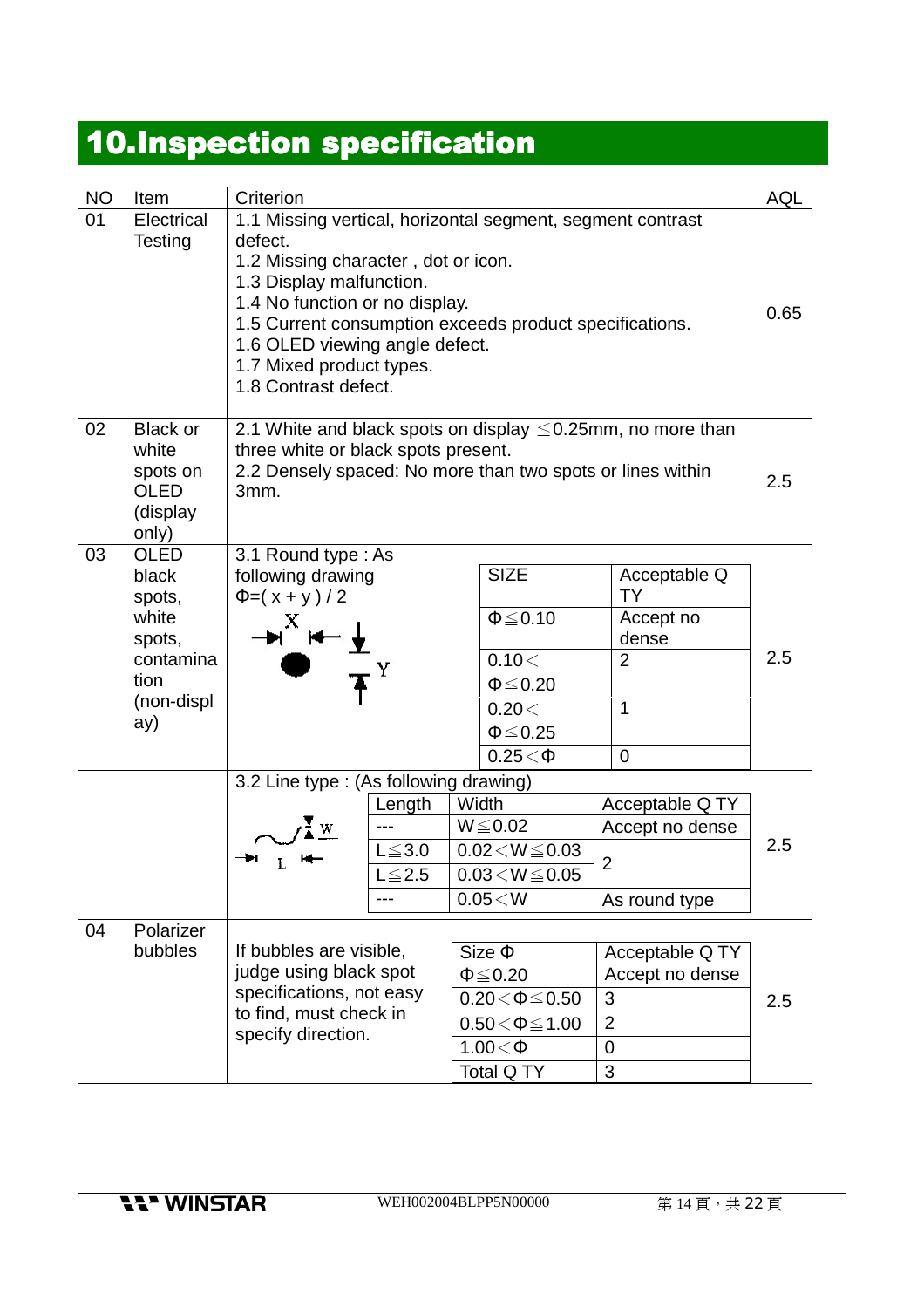| <b>NO</b> | Item                                                                      | Criterion                                                                                                                                                                                                                                                               |                                                         | <b>AQL</b>        |     |  |
|-----------|---------------------------------------------------------------------------|-------------------------------------------------------------------------------------------------------------------------------------------------------------------------------------------------------------------------------------------------------------------------|---------------------------------------------------------|-------------------|-----|--|
| 05        | <b>Scratches</b>                                                          | Follow NO.3 OLED black spots, white spots, contamination                                                                                                                                                                                                                |                                                         |                   |     |  |
|           |                                                                           | Symbols Define:<br>x: Chip length<br>k: Seal width<br>L: Electrode pad length:                                                                                                                                                                                          | y: Chip width<br>t: Glass thickness a: OLED side length | z: Chip thickness |     |  |
|           |                                                                           | 6.1 General glass chip:<br>6.1.1 Chip on panel surface and crack between panels:                                                                                                                                                                                        |                                                         |                   |     |  |
|           |                                                                           |                                                                                                                                                                                                                                                                         |                                                         |                   |     |  |
|           |                                                                           | z: Chip thickness                                                                                                                                                                                                                                                       | y: Chip width                                           | x: Chip length    |     |  |
| 06        | Chipped                                                                   | $Z \leq 1/2t$                                                                                                                                                                                                                                                           | Not over viewing<br>area                                | $x \leq 1/8a$     | 2.5 |  |
|           | glass                                                                     | $1/2t < z \leq 2t$                                                                                                                                                                                                                                                      | Not exceed 1/3k                                         | $x \leq 1/8a$     |     |  |
|           |                                                                           | $\odot$ If there are 2 or more chips, x is total length of each chip.<br>6.1.2 Corner crack:<br>z: Chip thickness<br>y: Chip width<br>x: Chip length<br>$Z \leq 1/2t$<br>Not over viewing<br>x ≤ 1/8a<br>area<br>Not exceed 1/3k<br>$1/2t < z \leq 2t$<br>$x \leq 1/8a$ |                                                         |                   |     |  |
|           | $\odot$ If there are 2 or more chips, x is the total length of each chip. |                                                                                                                                                                                                                                                                         |                                                         |                   |     |  |
|           |                                                                           |                                                                                                                                                                                                                                                                         |                                                         |                   |     |  |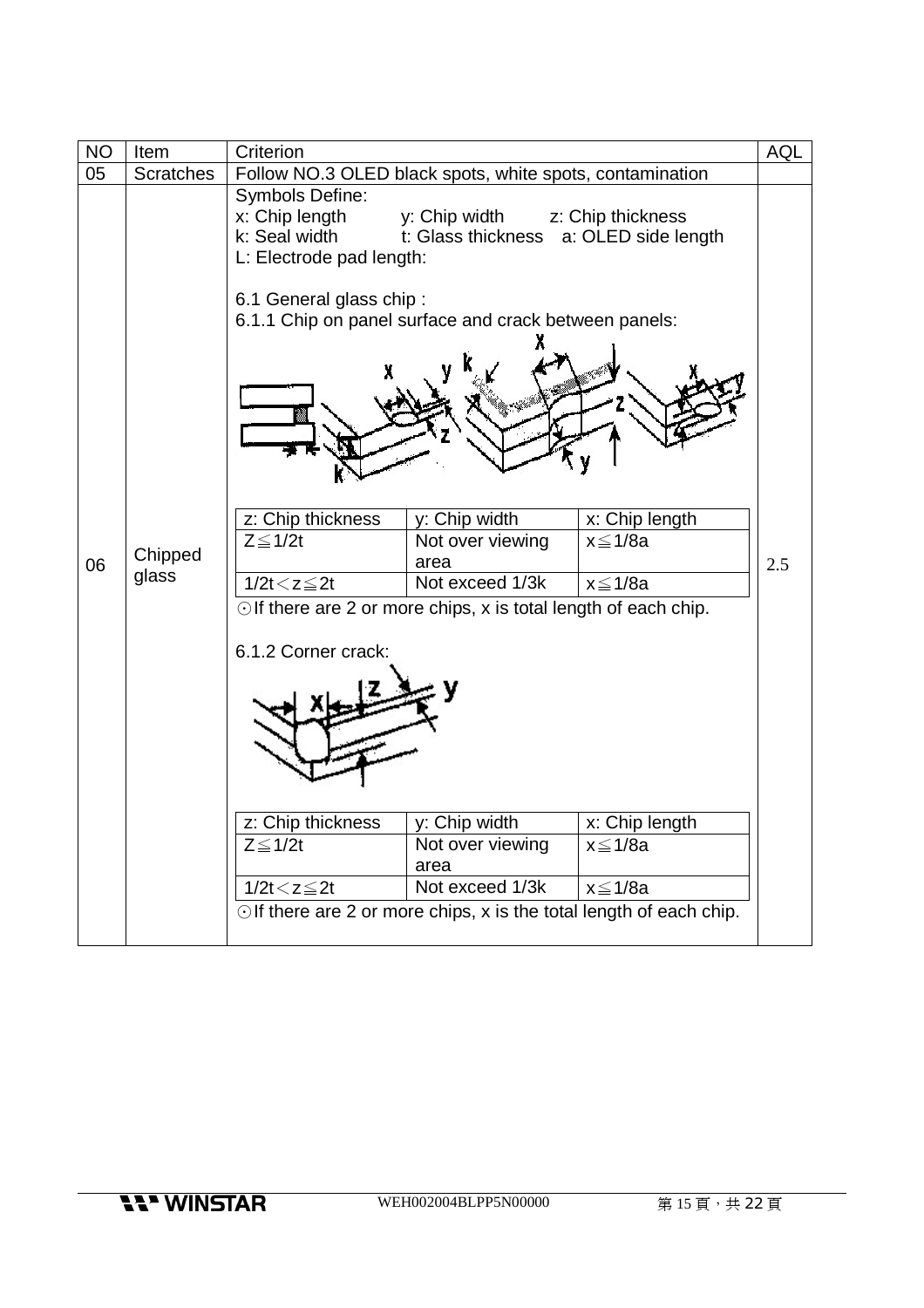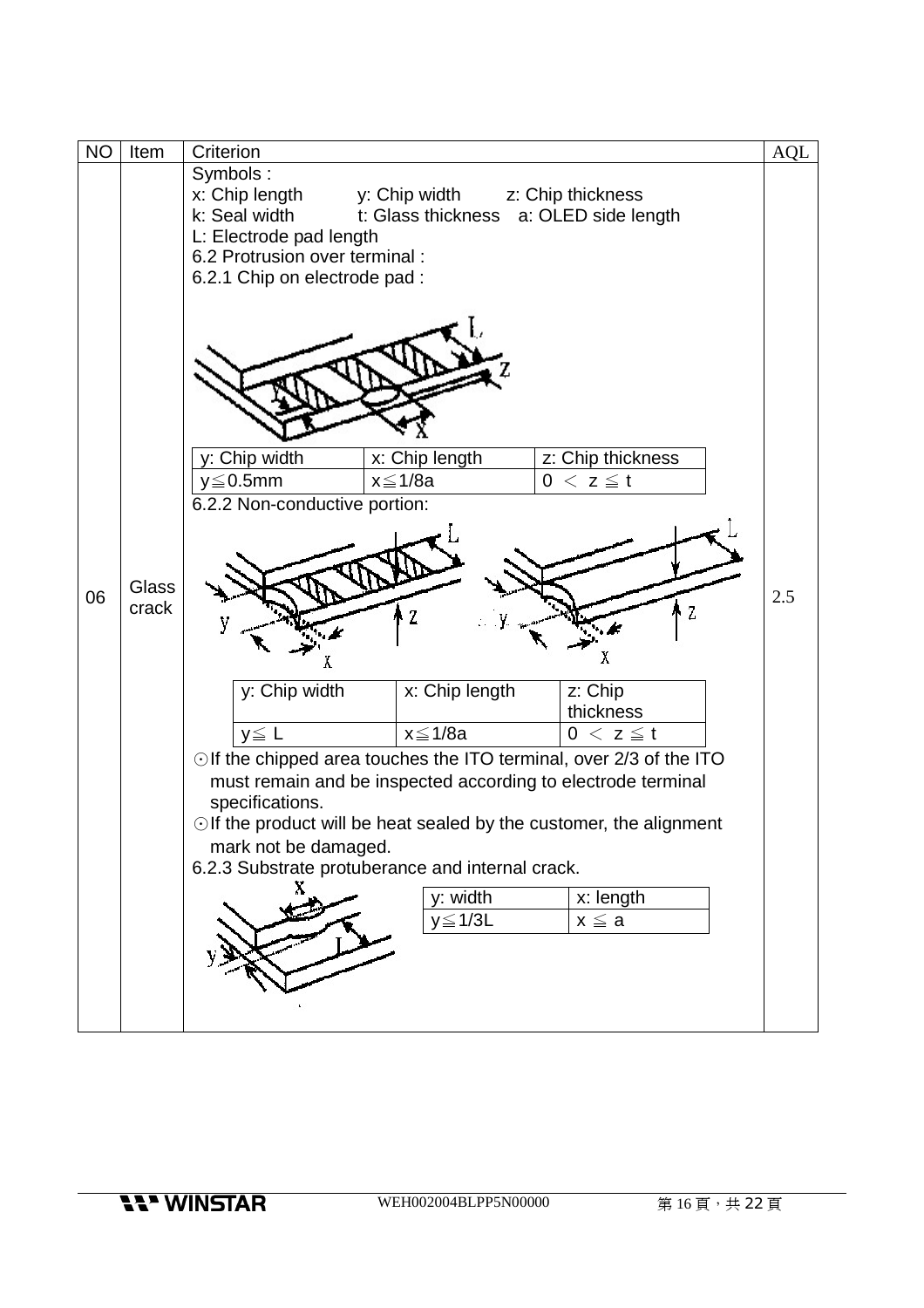| NO | Item                         | Criterion                                                                                                                                                                                                                                                                                                                                                                                                                                                                                                                                                                                                                                                                                                                                                                                                    | <b>AQL</b>                                              |
|----|------------------------------|--------------------------------------------------------------------------------------------------------------------------------------------------------------------------------------------------------------------------------------------------------------------------------------------------------------------------------------------------------------------------------------------------------------------------------------------------------------------------------------------------------------------------------------------------------------------------------------------------------------------------------------------------------------------------------------------------------------------------------------------------------------------------------------------------------------|---------------------------------------------------------|
| 07 | Cracked<br>glass             | The OLED with extensive crack is not acceptable.                                                                                                                                                                                                                                                                                                                                                                                                                                                                                                                                                                                                                                                                                                                                                             | 2.5                                                     |
| 08 | <b>Backlight</b><br>elements | 8.1 Illumination source flickers when lit.<br>8.2 Spots or scratched that appear when lit must be judged.<br>Using OLED spot, lines and contamination standards.<br>8.3 Backlight doesn't light or color wrong.                                                                                                                                                                                                                                                                                                                                                                                                                                                                                                                                                                                              | 0.65<br>2.5<br>0.65                                     |
| 09 | <b>Bezel</b>                 | 9.1 Bezel may not have rust, be deformed or have<br>fingerprints, stains or other contamination.<br>9.2 Bezel must comply with job specifications.                                                                                                                                                                                                                                                                                                                                                                                                                                                                                                                                                                                                                                                           | 2.5<br>0.65                                             |
| 10 | PCB、COB                      | 10.1 COB seal may not have pinholes larger than 0.2mm or<br>contamination.<br>10.2 COB seal surface may not have pinholes through to the<br>IC.<br>10.3 The height of the COB should not exceed the height<br>indicated in the assembly diagram.<br>10.4 There may not be more than 2mm of sealant outside the<br>seal area on the PCB. And there should be no more than<br>three places.<br>10.5 No oxidation or contamination PCB terminals.<br>10.6 Parts on PCB must be the same as on the production<br>characteristic chart. There should be no wrong parts,<br>missing parts or excess parts.<br>10.7 The jumper on the PCB should conform to the product<br>characteristic chart.<br>10.8 If solder gets on bezel tab pads, OLED pad, zebra pad<br>or screw hold pad, make sure it is smoothed down. | 2.5<br>2.5<br>0.65<br>2.5<br>2.5<br>0.65<br>0.65<br>2.5 |
| 11 | Soldering                    | 11.1 No un-melted solder paste may be present on the PCB.<br>11.2 No cold solder joints, missing solder connections,<br>oxidation or icicle.<br>11.3 No residue or solder balls on PCB.<br>11.4 No short circuits in components on PCB.                                                                                                                                                                                                                                                                                                                                                                                                                                                                                                                                                                      | 2.5<br>2.5<br>2.5<br>0.65                               |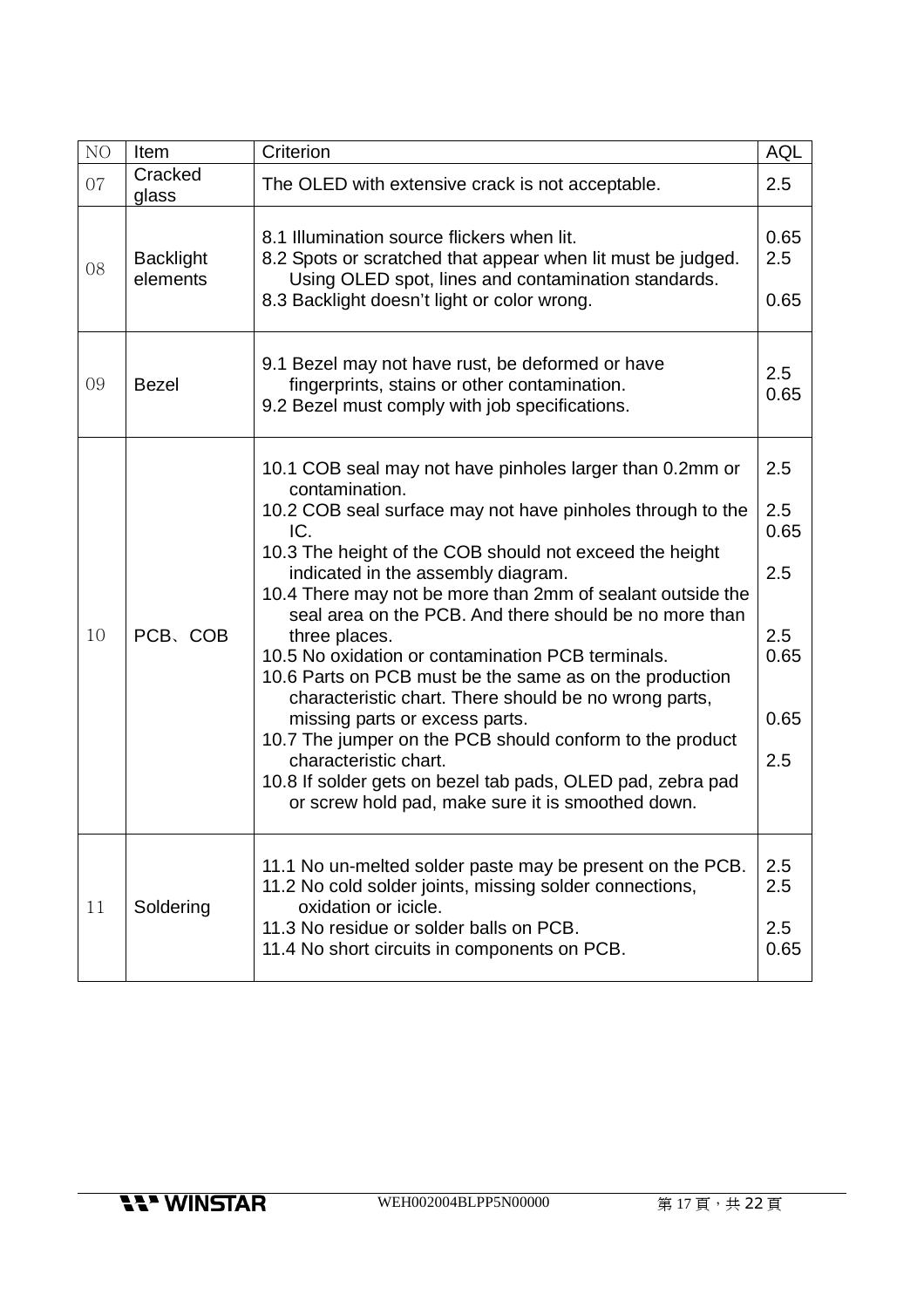| <b>NO</b> | Item                  | Criterion                                                                                                                                                                                                                                                                                                                                                                                                                                                                                                                                                                                                                                                                                                                                                                                                                                                                                            | <b>AQL</b>                                                                     |
|-----------|-----------------------|------------------------------------------------------------------------------------------------------------------------------------------------------------------------------------------------------------------------------------------------------------------------------------------------------------------------------------------------------------------------------------------------------------------------------------------------------------------------------------------------------------------------------------------------------------------------------------------------------------------------------------------------------------------------------------------------------------------------------------------------------------------------------------------------------------------------------------------------------------------------------------------------------|--------------------------------------------------------------------------------|
| 12        | General<br>appearance | 12.1 No oxidation, contamination, curves or, bends on<br>interface Pin (OLB) of TCP.<br>12.2 No cracks on interface pin (OLB) of TCP.<br>12.3 No contamination, solder residue or solder balls on<br>product.<br>12.4 The IC on the TCP may not be damaged, circuits.<br>12.5 The uppermost edge of the protective strip on the<br>interface pin must be present or look as if it cause the<br>interface pin to sever.<br>12.6 The residual rosin or tin oil of soldering (component or<br>chip component) is not burned into brown or black color.<br>12.7 Sealant on top of the ITO circuit has not hardened.<br>12.8 Pin type must match type in specification sheet.<br>12.9 OLED pin loose or missing pins.<br>12.10 Product packaging must the same as specified on<br>packaging specification sheet.<br>12.11 Product dimension and structure must conform to<br>product specification sheet. | 2.5<br>0.65<br>2.5<br>2.5<br>2.5<br>2.5<br>2.5<br>0.65<br>0.65<br>0.65<br>0.65 |
|           |                       |                                                                                                                                                                                                                                                                                                                                                                                                                                                                                                                                                                                                                                                                                                                                                                                                                                                                                                      |                                                                                |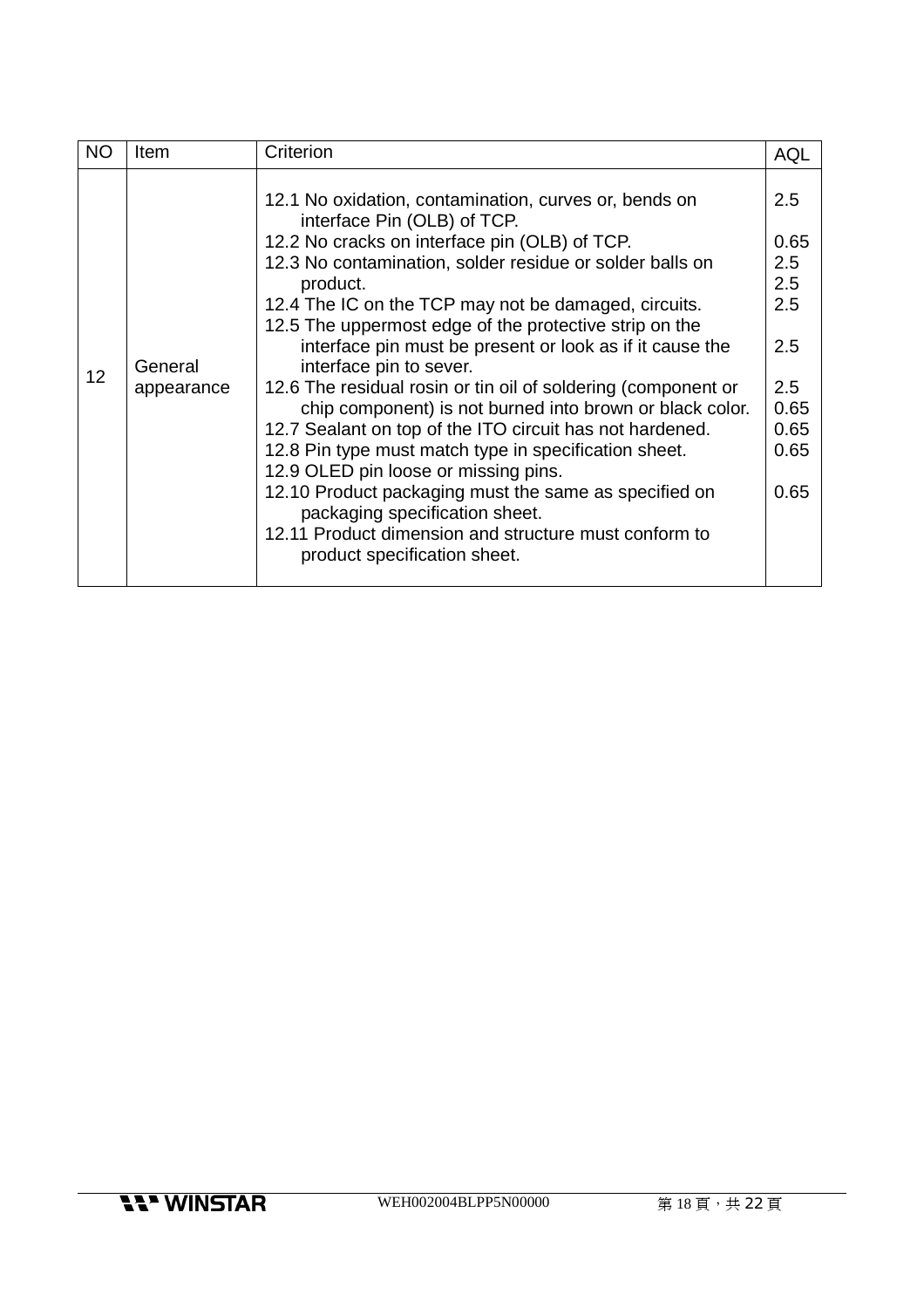| <b>Check Item</b>                                              | <b>Classification</b> | <b>Criteria</b>                                    |
|----------------------------------------------------------------|-----------------------|----------------------------------------------------|
| No Display                                                     | Major                 |                                                    |
| <b>Missing Line</b>                                            | Major                 |                                                    |
| <b>Pixel Short</b>                                             | Major                 |                                                    |
| <b>Darker Short</b>                                            | Major                 |                                                    |
| <b>Wrong Display</b>                                           | Major                 |                                                    |
| Un-uniform<br>$B/A \times 100\% < 70\%$<br>A/C x 100% < $70\%$ | Major                 | Normal<br>A<br>Dark Pixel<br>B<br>C<br>Light Pixel |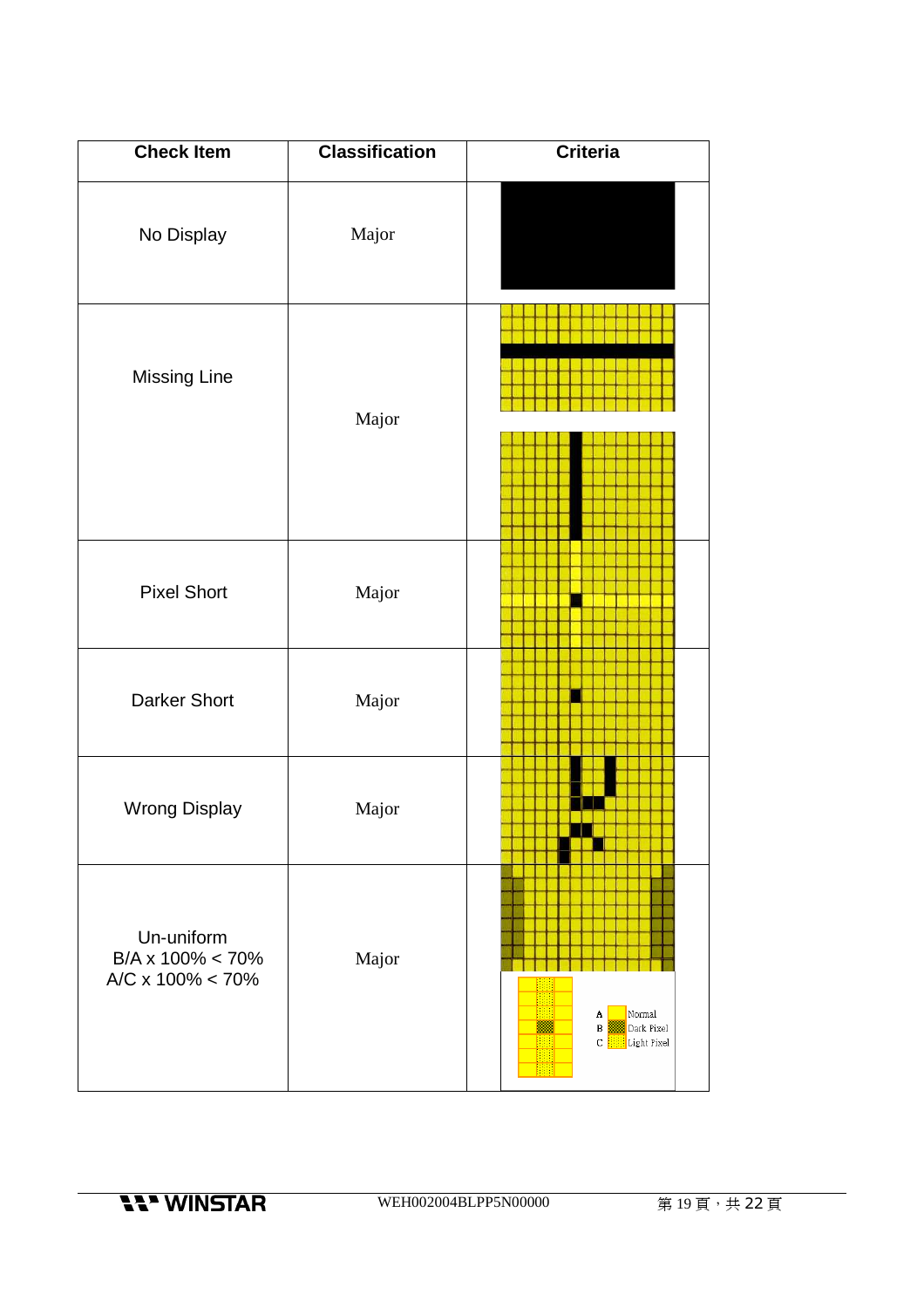### **11.Precautions in use of OLED Modules**

### Modules

- (1)Avoid applying excessive shocks to module or making any alterations or modifications to it.
- (2)Don't make extra holes on the printed circuit board, modify its shape or change the
- components of OLED display module. (3)Don't disassemble the OLED display module.
- (4)Don't operate it above the absolute maximum rating.
- (5)Don't drop, bend or twist OLED display module.
- (6)Soldering: only to the I/O terminals.
- (7)Storage: please storage in anti-static electricity container and clean environment.
- (8)It's pretty common to use "Screen Saver" to extend the lifetime and Don't use fix information for long time in real application.
- (9)Don't use fixed information in OLED panel for long time, that will extend "screen burn" effect time..
- (10)Winstar has the right to change the passive components, including R2and R3 adjust resistors. (Resistors, capacitors and other passive components will have different appearance and color caused by the different supplier.)
- (11)Winstar have the right to change the PCB Rev. (In order to satisfy the supplying stability, management optimization and the best product performance...etc, under the premise of not affecting the electrical characteristics and external dimensions, Winstar have the right to modify the version.)
- 11.1. Handling Precautions
- (1) Since the display panel is being made of glass, do not apply mechanical impacts such us dropping from a high position.
- (2) If the display panel is broken by some accident and the internal organic substance leaks out, be careful not to inhale nor lick the organic substance.
- (3) If pressure is applied to the display surface or its neighborhood of the OLED display module, the cell structure may be damaged and be careful not to apply pressure to these sections.
- (4) The polarizer covering the surface of the OLED display module is soft and easily scratched. Please be careful when handling the OLED display module.
- (5) When the surface of the polarizer of the OLED display module has soil, clean the surface. It takes advantage of by using following adhesion tape.
	- \* Scotch Mending Tape No. 810 or an equivalent
	- Never try to breathe upon the soiled surface nor wipe the surface using cloth containing solvent
	- such as ethyl alcohol, since the surface of the polarizer will become cloudy.
	- Also, pay attention that the following liquid and solvent may spoil the polarizer:
	- \* Water
	- \* Ketone
	- \* Aromatic Solvents

(6) Hold OLED display module very carefully when placing OLED display module into the System housing. Do not apply excessive stress or pressure to OLED display module. And, do not over bend the film with electrode pattern layouts.

These stresses will influence the display performance. Also, secure sufficient rigidity for the outer cases.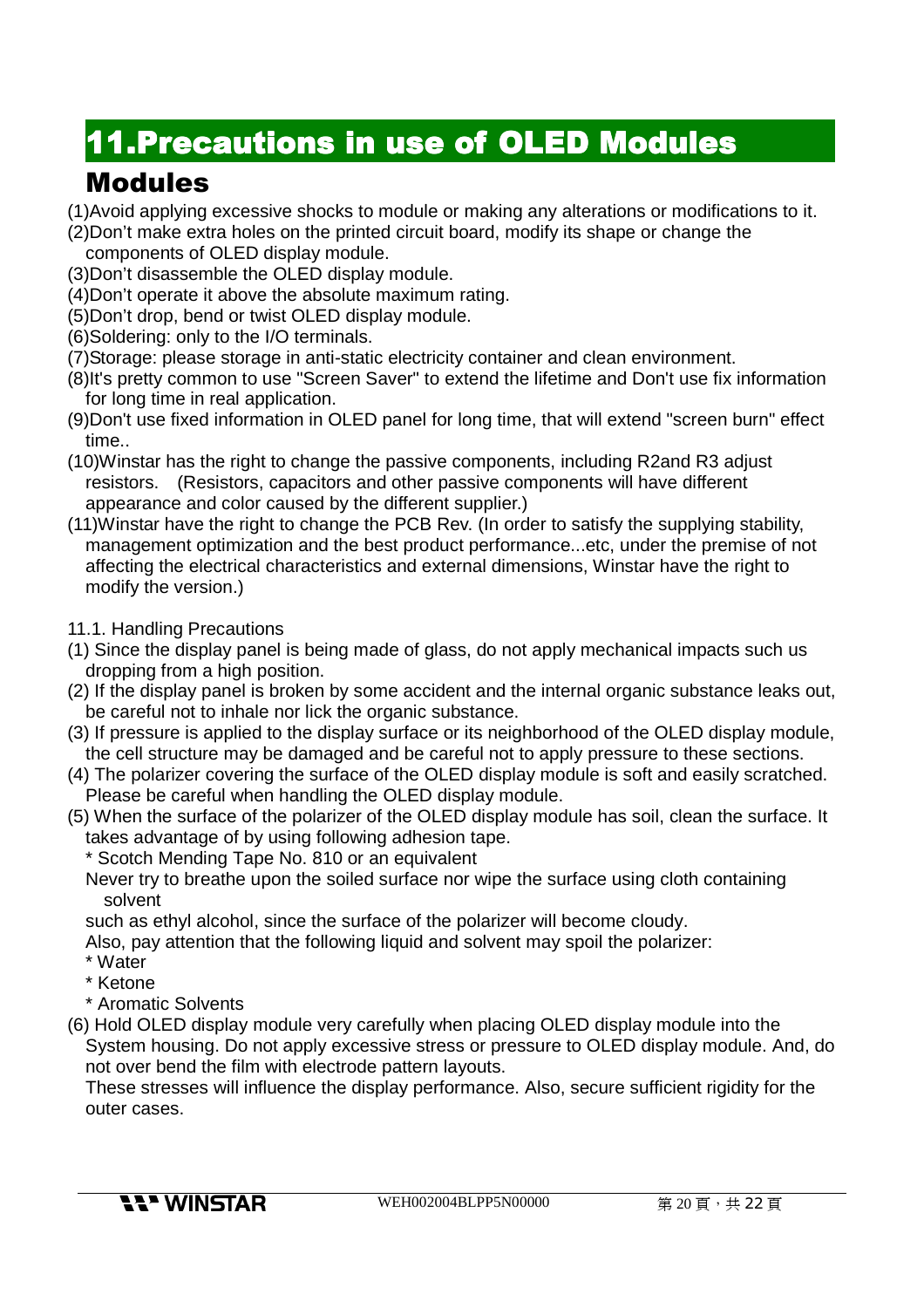

(7) Do not apply stress to the LSI chips and the surrounding molded sections.

(8) Do not disassemble nor modify the OLED display module.

(9) Do not apply input signals while the logic power is off.

(10) Pay sufficient attention to the working environments when handing OLED display modules to prevent occurrence of element breakage accidents by static electricity.

\* Be sure to make human body grounding when handling OLED display modules.

- \* Be sure to ground tools to use or assembly such as soldering irons.
- \* To suppress generation of static electricity, avoid carrying out assembly work under dry environments.

\* Protective film is being applied to the surface of the display panel of the OLED display module. Be careful since static electricity may be generated when exfoliating the protective film.

(11) Protection film is being applied to the surface of the display panel and removes the protection film before assembling it. At this time, if the OLED display module has been stored for a long period of time, residue adhesive material of the protection film may remain on the surface of the display panel after removed of the film. In such case, remove the residue material by the method introduced in the above Section 5.

(12) If electric current is applied when the OLED display module is being dewed or when it is placed under high humidity environments, the electrodes may be corroded and be careful to avoid the above.

#### **11.2. Storage Precautions**

(1) When storing OLED display modules, put them in static electricity preventive bags avoiding exposure to direct sun light nor to lights of fluorescent lamps. and, also, avoiding high temperature and high humidity environment or low temperature (less than  $0\degree$ ) environments.

(We recommend you to store these modules in the packaged state when they were shipped from Winstar Technology Inc.

At that time, be careful not to let water drops adhere to the packages or bags nor let dewing occur with them.

(2) If electric current is applied when water drops are adhering to the surface of the OLED display module, when the OLED display module is being dewed or when it is placed under high humidity environments, the electrodes may be corroded and be careful about the above. **11.3. Designing Precautions** 

(1) The absolute maximum ratings are the ratings which cannot be exceeded for OLED display module, and if these values are exceeded, panel damage may be happen.

(2) To prevent occurrence of malfunctioning by noise, pay attention to satisfy the VIL and VIH specifications and, at the same time, to make the signal line cable as short as possible.

(3) We recommend you to install excess current preventive unit (fuses, etc.) to the power circuit (VDD). (Recommend value: 0.5A)

(4) Pay sufficient attention to avoid occurrence of mutual noise interference with the neighboring devices.

(5) As for EMI, take necessary measures on the equipment side basically.